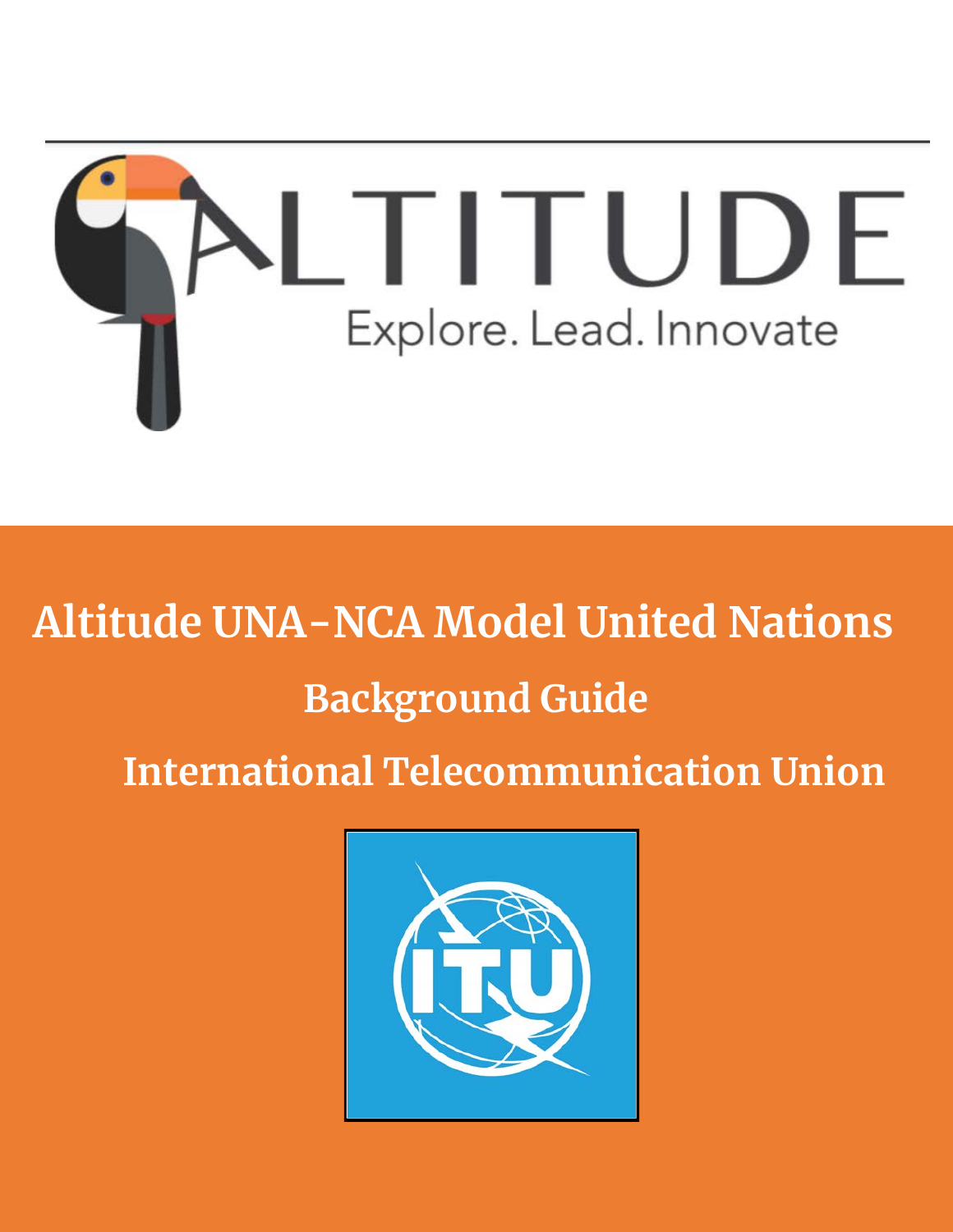# **Table of Contents**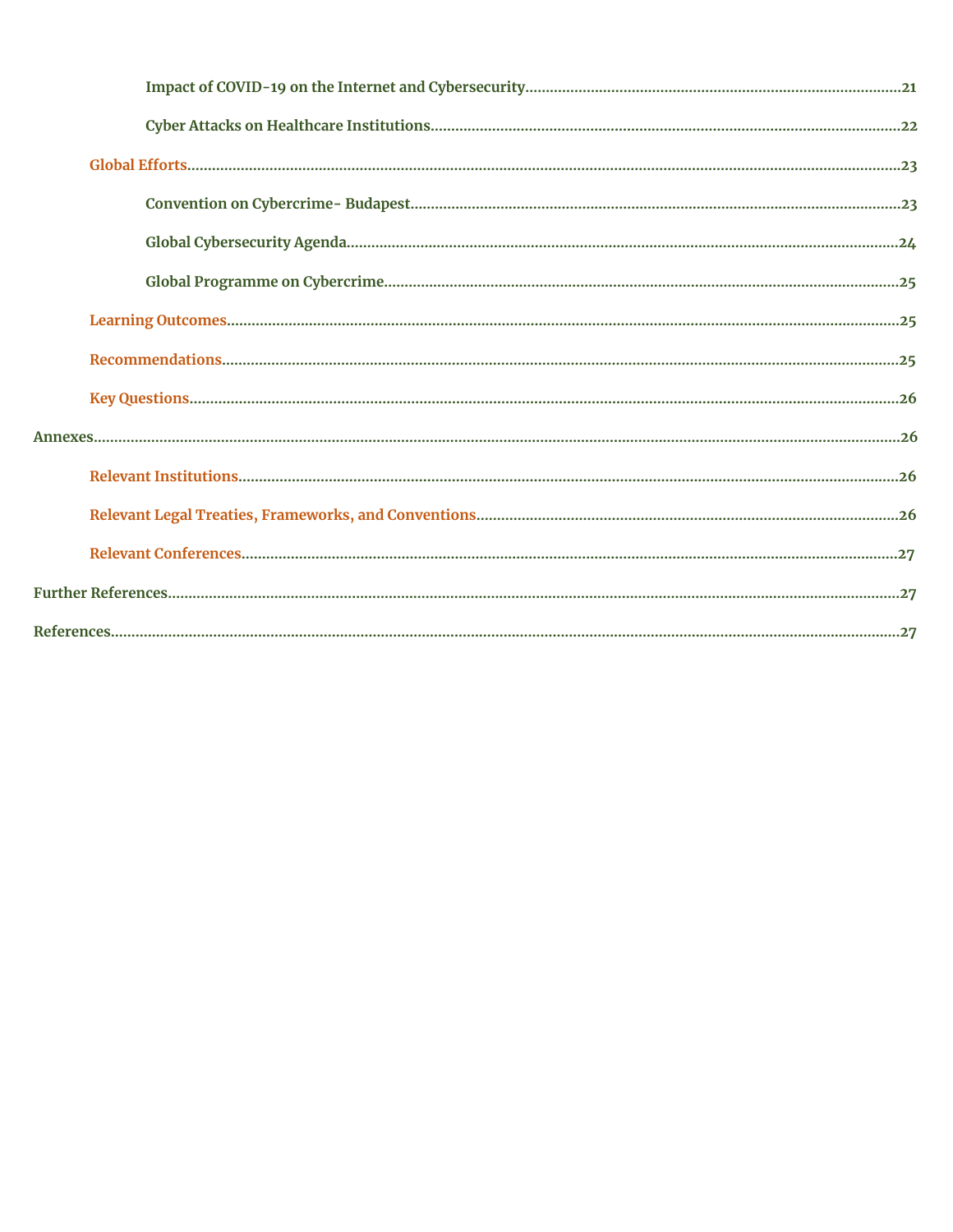## **Letter from the Under-Secretary-General**

Hello Delegates, and Welcome to Altitude MUN 2022!

I am so excited to welcome you to this year's conference (in person!) after what have been two very tumultuous years. My name is Kavya Shah, and I am a sophomore at Georgetown University serving as your Under-Secretary for High School Committees. I began my Model United Nations journey in 8th grade, and over the years, MUN has taught me many valuable lessons about cooperation, diplomacy, and persistence.

As you embark on your MUN experience at Altitude, I hope you keep these traits in mind. While each of you will have moments in which you are challenged – whether it be by new experiences, new knowledge, or your fellow delegates – remember that MUN is about learning how to come together despite our differences. In doing so, two things are key: 1) *perspective* – making a good faith effort to understand why and how an individual or nation is pursuing a particular stance, and 2) *debating ideas, not individuals.* With this understanding, you will be able to work towards innovative *and* realistic solutions to some of our world's most pressing issues.

I'd also like to emphasize that Altitude, rather than a competition between delegates, is designed to be first and foremost a learning experience where delegates of all levels can participate and seek support. We expect delegates to keep an open mind and be willing to learn from each other throughout the conference.

Our conference centers around the UN Secretary General's *[Our Common Agenda](https://www.un.org/en/content/common-agenda-report/assets/pdf/Common_Agenda_Report_English.pdf)* report which outlines 12 commitments designed to accelerate global collaboration and progress towards the SDGs. Furthermore, we draw inspiration from the *[UN Secretary-General's Top 10 Priorities for](https://sdg.iisd.org/news/un-secretary-general-presents-10-priorities-for-2021/) [2021.](https://sdg.iisd.org/news/un-secretary-general-presents-10-priorities-for-2021/)* As you look towards resolutions in your respective committees, we advise that you reference these reports and draw from their conclusions. Consequently, your preparation for the conference should go beyond the given background guide and delve into the specifics of your nation's stance and past collaborative efforts.

We look forward to seeing each of you at Altitude MUN 2022 in New York City! Please do not hesitate to reach out in the meantime with any questions or concerns.

Best,

Kavya Shah Under-Secretary-General of High School Committees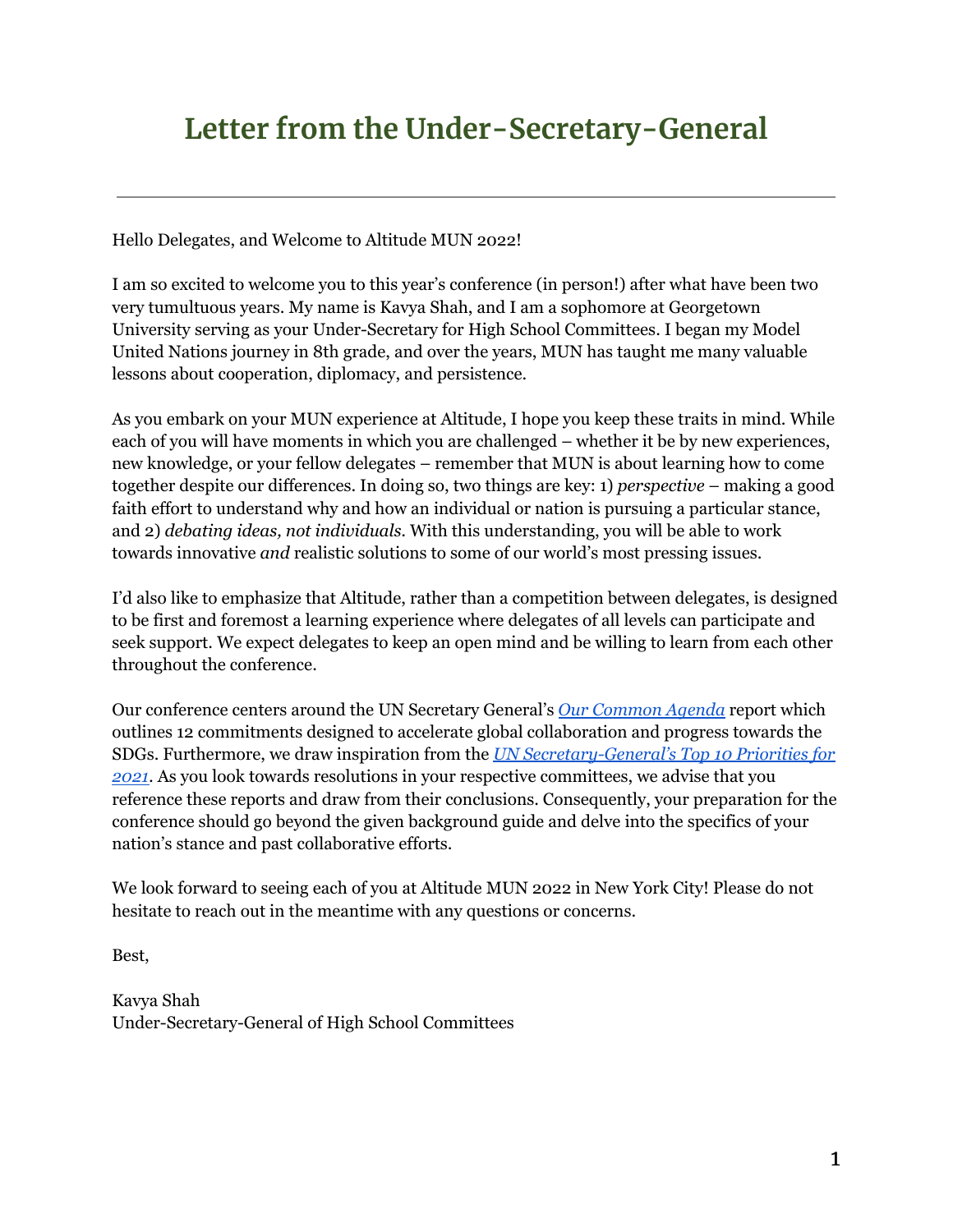## **The Committee**

### **International Telecommunication Union**

### **Committee Overview**

What first started as the International Telegraph Union in 1865, is now the International Telecommunication Union (ITU), the leading agency for information communication technologies (ICTs). Its mission first started with the goal of expediting communications internationally using the telegraph. The agency's mission then proceeded to cover the ICT sector as it grew, including the internet, mobile technologies, and television. The ITU became a specialized agency under the United Nations (UN) in 1947, and through its history, has seen the rise of innovations that have transformed our world. As such, we recall inventions such as voice telephony, radiocommunications, and communications satellites.



Currently, the ITU is headquartered in Geneva, Switzerland with offices located across the world. The ITU aims to connect people around the world through technology, advocating more broadly for accessible communication. It acknowledges the significance of ICTs in one's

daily tasks and activities and is continually improving the access and incorporation of such. Listed below are some of the achievements and operations of the ITU:

- Global telecommunication systems are possible as a result of the international agreements set by the ITU.
- Television, GPS navigation and all satellite related activities are managed by the ITU's coordination of these satellites.
- Internet connections are promoted by the ITU.
- Emergency communications channels are set by the ITU to offer a backbone for communications in the event of international emergencies.
- Innovation, revolution and partnerships are fostered by the ITU for continuous improvement and accessibility.

Furthermore, members in the International Telecommunications Union work hand-in-hand to promote ICTs and their advancement. The agency unites countries, universities, organizations and companies. Thus, the ITU promotes a diverse platform with a variety of experts in the field that contribute to the achievement of the ITU's mission. Member states of the ITU include the 193 UN member countries as well as over 900 organizations encompassing academia, international and regional organizations, and enterprises.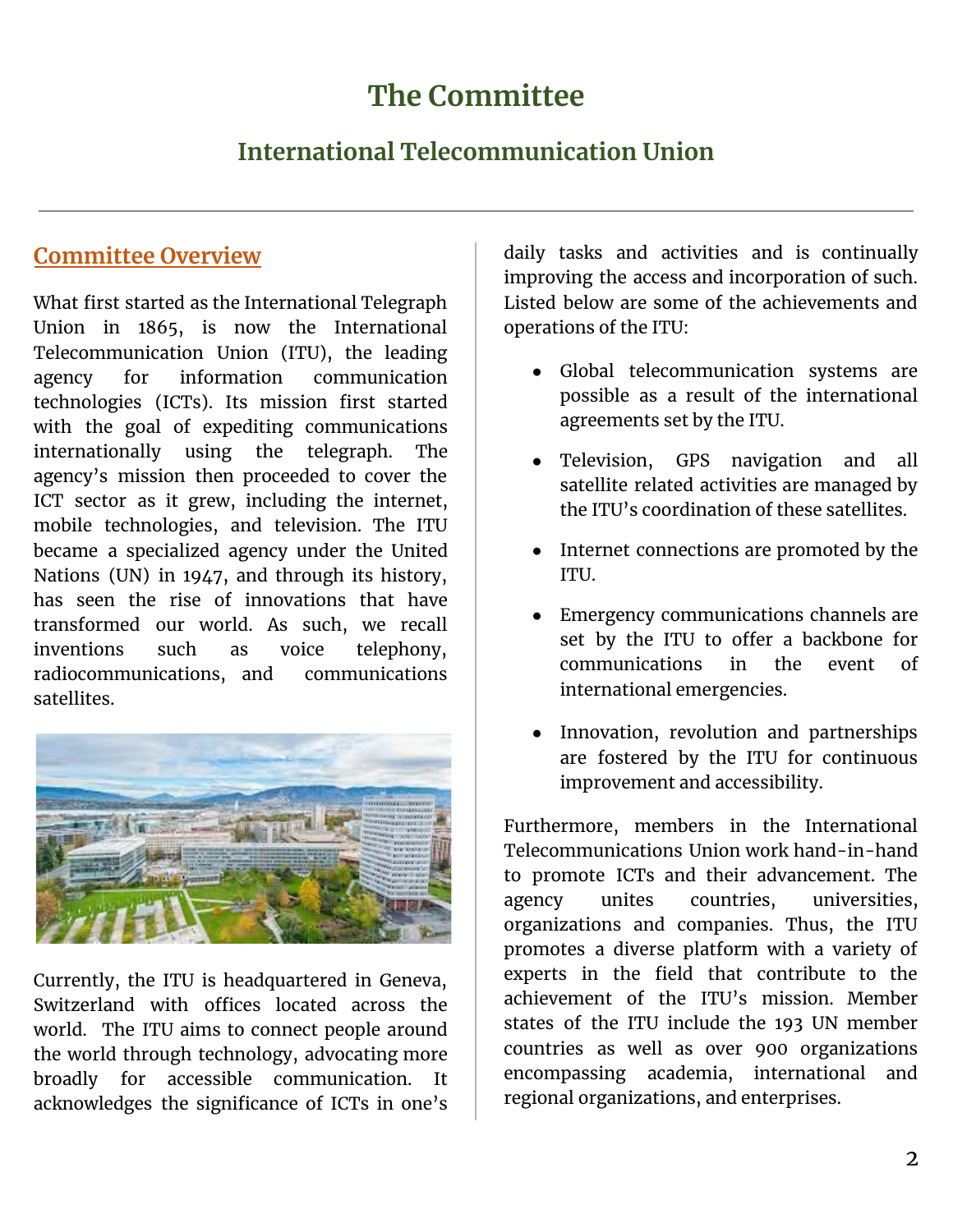When it comes to the governance of the ITU, all administrative and financial operations are managed by the General Secretariat. The Secretariat handles activities such as planning meetings, security, strategies, communications, finance and legalities. The General Secretariat is divided into several departments, to each its specific functions. These departments and their main operations are:

- Office of the Secretary General: headed by the Secretary General and assisted by the Deputy Secretary General, this department manages the Union and optimizes the use of its resources.
- Strategic Planning and Membership: this department controls the strategic planning of the continuously evolving technologies in the telecommunications industry and plans ways to integrate them to meet the Union's objectives.
- Human Resources Management: this department deals with human resources functions to ensure compatibility with the Union's policies.
- Financial Resources management: this department works on all finance-related functions, such as budgets, plans, strategies and projects.
- ITU Telecom Secretariat: this department is in charge of planning and organizing TELECOM events of the Union which unite the global community to discuss ICT discoveries and networking.
- Conferences and Publications: this department tackles the logistics of the Union's activities.

● Information Services: this department manages the Unions information technology services and represents the union in inter-organization conferences regarding security and IT.

The ITU itself divides its work across three main areas, denoted by sectors. These are tackled in all the conferences and meetings set by the body. The first sector is the

**ITU Radiocommunications** (ITU-R) sector; the main purpose of this sector lies in the operations and management of radiocommunications services, radio-frequency spectrum and satellite orbits. The ITU-R Bureau organizes conferences and meetings throughout the year in addition to workshops and seminars that tackle management and systems.

The second sector of the International Telecommunications Union is **Standardization**



(ITU-T). ITU-T allows systems to network and operate on a national and international level. On a yearly basis, standards are initiated or reconsidered to provide guidelines for proper network functionality and services.

Finally, the third

sector the ITU handles is the telecommunication **Development** sector (ITU-D). The latter opens the door to the expansion and development of current and future ICTs. in addition to that, it also works on gathering and releasing extensive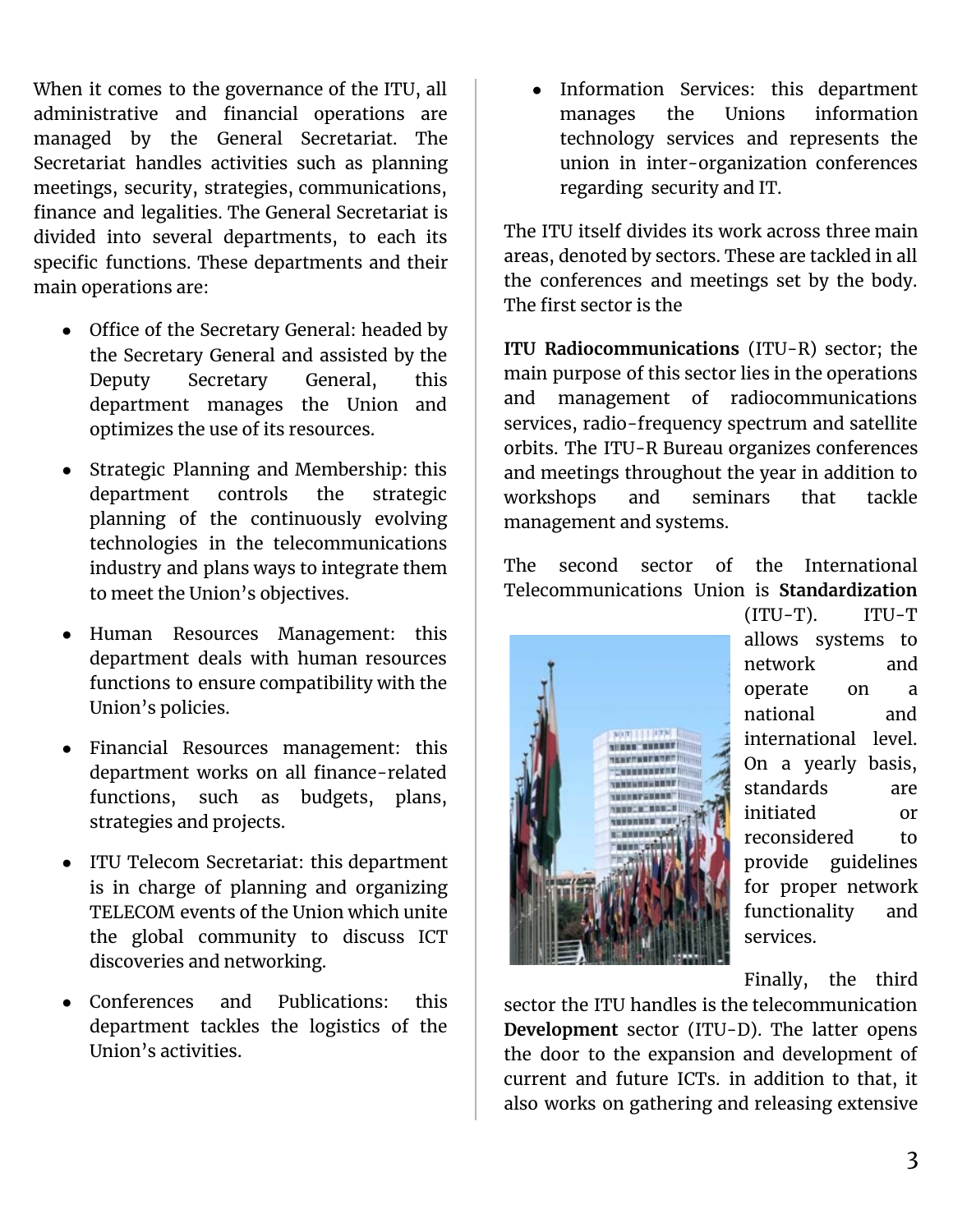statistics related to ICTs and other related aspects.

Apart from the current sectors discussed, the International Telecommunications Union covers a variety of areas in which action takes place. These areas are: Accessibility, Artificial Intelligence, Broadband, Environment and climate change, Cybersecurity, Digital Divide, Emergency Telecommunications, Entrepreneurship and SMEs, Internet, Gender Equality, and Youth and Academia. Further, the

ITU has Study Groups which are opportunities for the members in the Union to cooperate and work together on prominent issues and areas tackled. Each Study Group is responsible for a certain field whereby they manage activities and implement frameworks based on technicalities of the area. Each of the sectors of the ITU (R-D-T) have different study groups dedicated to different areas.

| <b>Item</b>                    | $ITU-R$                                                                                                                                   | $TTU-T$                                                                                                                                               | $\bf ITU-D$                                                                               |
|--------------------------------|-------------------------------------------------------------------------------------------------------------------------------------------|-------------------------------------------------------------------------------------------------------------------------------------------------------|-------------------------------------------------------------------------------------------|
| <b>Sector</b>                  | Radiocommunication Sector                                                                                                                 | Telecommunication<br>Standardization Sector                                                                                                           | Telecommunication<br>Development Sector                                                   |
| Mandate                        | Coordinate the allocation of<br>Radio Frequency Spectrum and<br>adopt Radiocommunication<br>Recommendations<br>(Art. 13 ITU Constitution) | Study technical, operating and<br>tariff questions and adopt<br>recommendations to<br>standardize<br>telecommunications<br>(Art. 17 ITU Constitution) | Facilitate and improve<br>telecommunications<br>development<br>(Art. 21 ITU Constitution) |
| Conference/<br><b>Assembly</b> | World Radio Conference<br>$(WRC)$ .                                                                                                       | World Telecommunications<br>Standardization Assembly<br>(WTSA)                                                                                        | World Telecommunications<br>Development Conference<br>(WTDC)                              |
|                                | Revisions to the ITU Radio<br>Regulations are considered at<br>WRC                                                                        | The Work Program for the Next 4<br>Years in ITU-T is defined at<br>WTSA                                                                               | WTDC is dedicated to the<br>role of telecommunications<br>in Development                  |
|                                | Every 3-4 years                                                                                                                           | Every 4 years                                                                                                                                         | Every 4 Years                                                                             |
|                                | Next Conference is in 2018                                                                                                                | WTSA 2016                                                                                                                                             | WTDC 2017                                                                                 |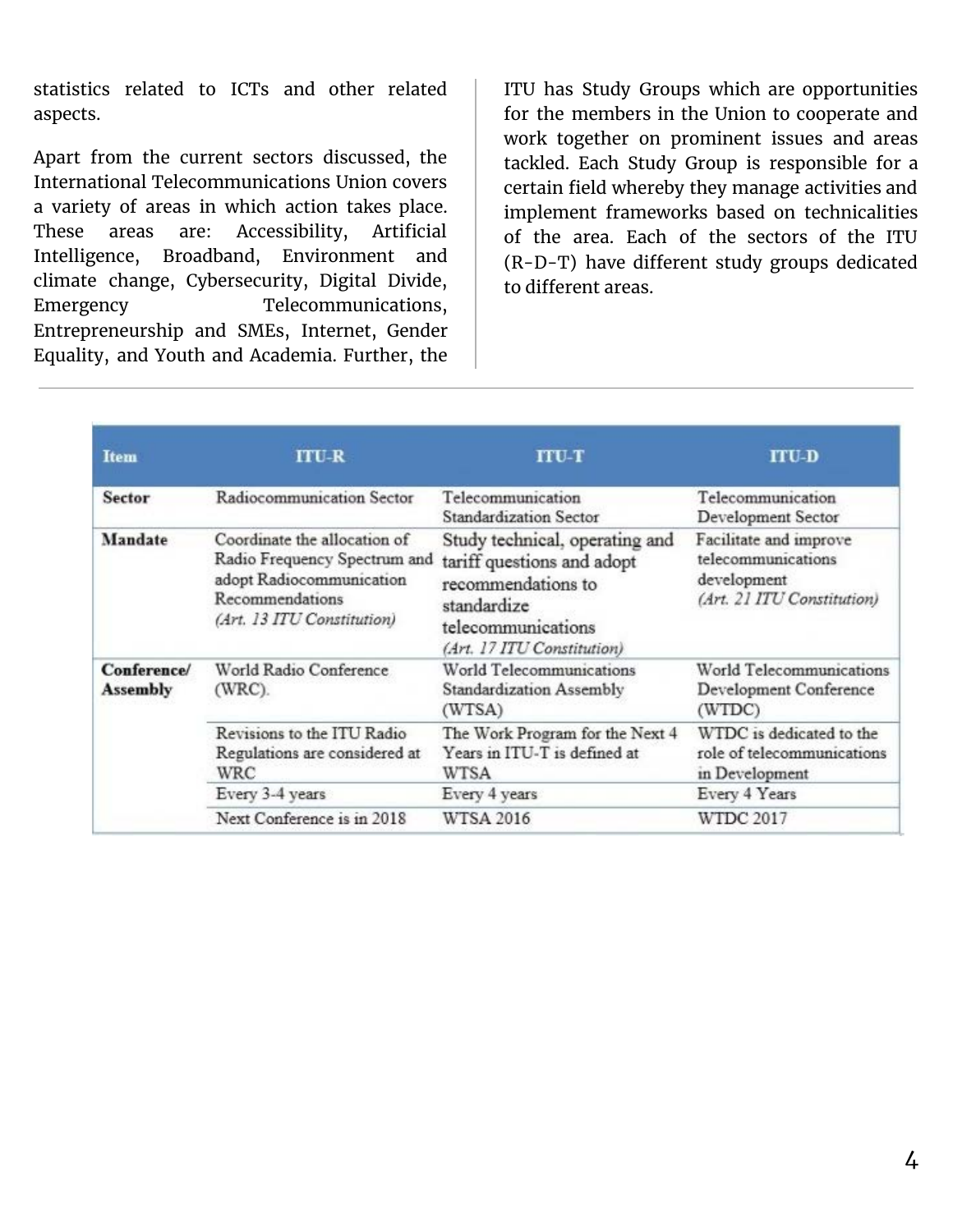## **At a Glance: The Conference**





#### **Key Terms and Concepts**

- **Absolute Majority:** Also known as a two-thirds majority, an absolute majority is ⅔ of the quorum (or 66.7% of the quorum). Assuming a committee quorum is 60, the absolute majority would be two-thirds of 60, which is 40.
- **Decorum:** The constant order and respect expected from all members of the committee throughout the Conference.
- **● Draft Resolution:** Once delegates have compiled their ideas through the working paper, delegates must transform them into an official resolution format. This formal document is known as a Draft Resolution. The reason behind it incorporating the word 'draft' is because the resolution is yet to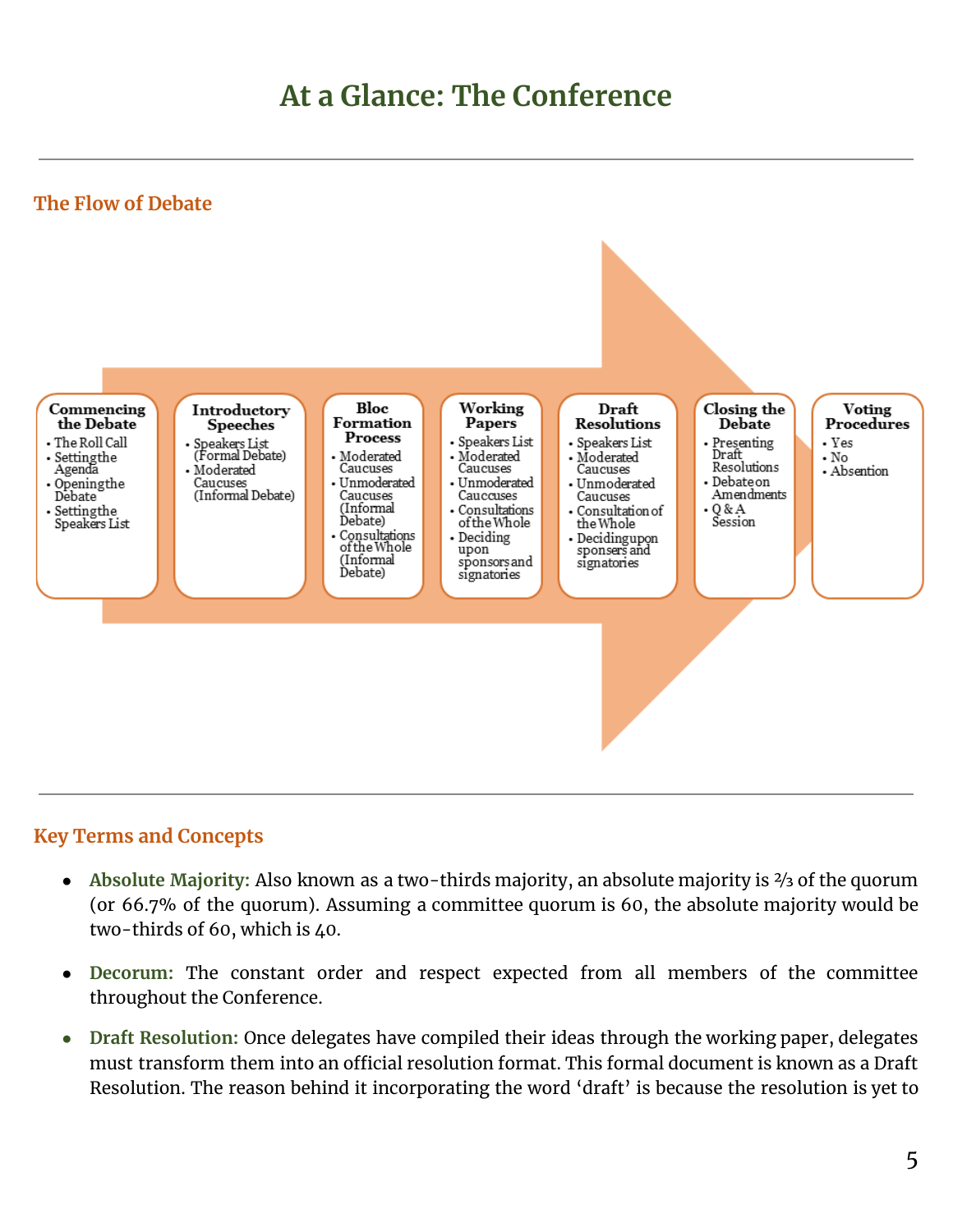be adopted by the Committee. Moreover, a Committee may have more than one Draft Resolution but it can only have one official resolution at the end.

- **● Friendly Amendment:** Amendments are considered **friendly** if all of the sponsors of the original Draft Resolution agree to it.
- **Interruptive Points:** Interruptive points are those that can be put forth at any time during the debate process. However, at Altitude MUN, the interruptive points cannot be used to interrupt a delegate giving a speech.
- **Motion:** Delegates will use motions to move from one part of the debate to another. As such, motions will be the outlet used to decide upon the next course of action throughout the conference.
- **Non-Interruptive Points:** Unlike interruptive points, non-interruptive points can only be used when a Chairperson explicitly asks if there are any points or motions on the floor.
- **● Point:** Contrary to motions, which delegates put forth to decide upon the next course of the debate, points are used for the sole purpose of facilitating the conference's procedure.
- **Present:** Delegates can vote on a resolution with 'yes', 'no', or 'abstention'.
- Present and Voting: Delegates have to vote on a resolution with either a 'yes' or 'no'.
- **● Roll Call:** The first part of the Conference is known as the roll call. During the roll call, the name of each participating nation will be called aloud in alphabetical order by the Dais. Delegates can either respond with 'present' or 'present and voting'. A roll call will be taken everytime delegates reconvene at the conference setting after postponement of the debate.
- **● Sponsors:** The nations that have contributed the most in terms of developing a particular document, particularly the Draft Resolution.
- **● Signatories:** Signatories are nations that wish to see a certain document debated. Signatories do not have to be members of the bloc writing the document.
- **● Simple Majority:** A simple majority is 50% of the quorum plus '1'. For instance, let us assume that the quorum for a committee is 60. Therefore, the simple majority for this committee would be 31.
- **Quorum:** The total number of nations present at the committee.
- **● Unfriendly Amendment:** Amendments are considered **unfriendly** if at least one of the sponsors of the original Draft Resolution disagrees with it.
- **● Working Paper:** The first step in the resolution formation process, the working paper is an **informal document** where delegates can begin gathering ideas and forming solutions in point format. It essentially a 'rough draft' of the Draft Resolution that will follow.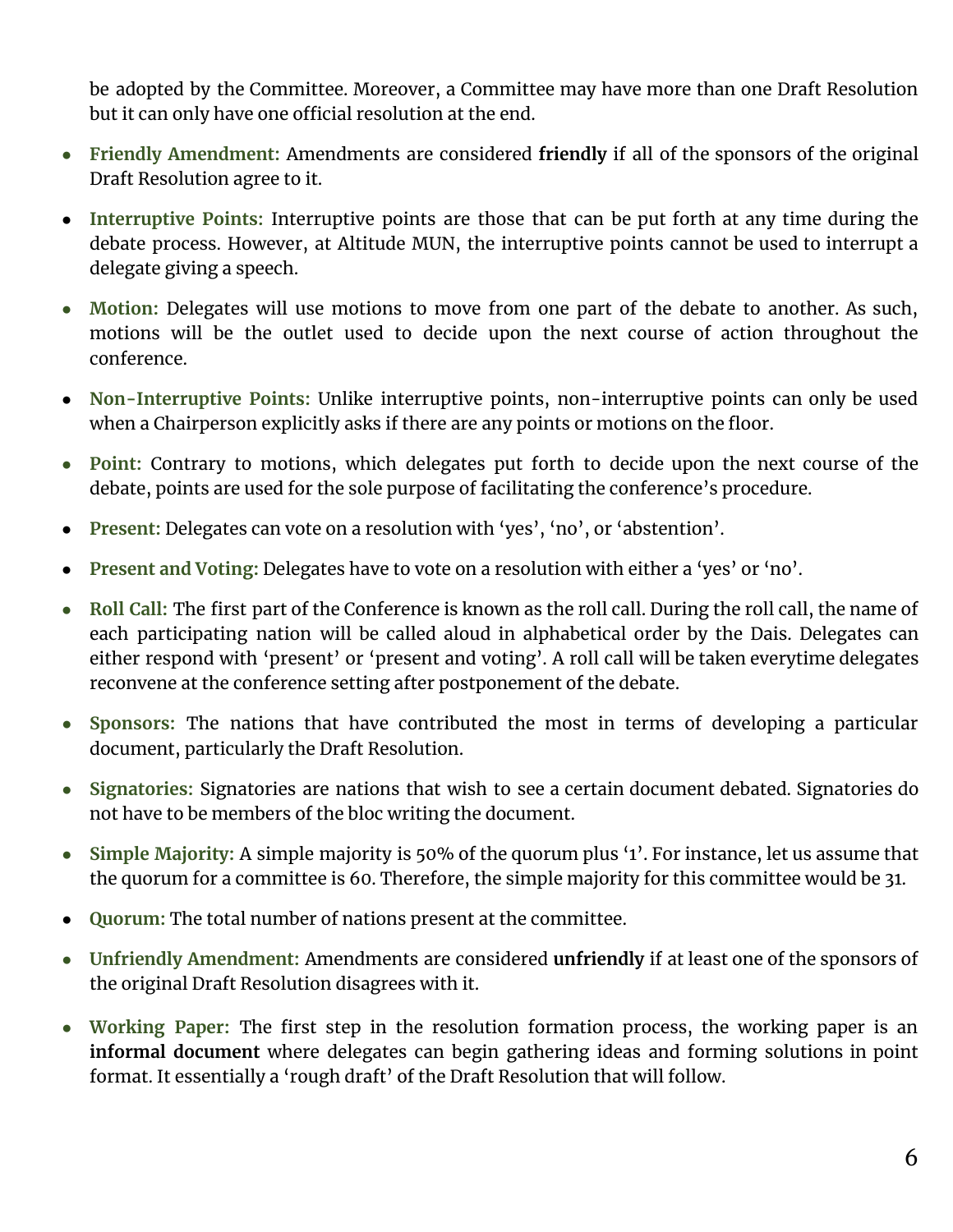● **Yields:** If a delegate finishes their Speakers List speech and still has some speaking time to spare, they must yield their time. Delegates can either yield their time to the Chairperson, to questions, or to another delegate. Delegates should note that they only have the option to yield their time during the formal debate (the Speakers List).

### **Rules of Debate**

#### **Written Motions**

Instead of voicing them aloud, these motions are written on formal notes and delivered to the Chairperson by way of an Usher.

#### **Format:**

**From:** Delegates should insert the full names of their nations here. **To:** Chairperson **Purpose:**

● **Appeal to the Chairperson's Decision:** If the delegate wishes to motion for an appeal to the Chairperson's decision, the purpose should look similar to the following:

**"***The delegate of (insert full name of nation) motions for an appeal to the Chairperson's decision because (insert reasoning behind the appeal)***."**

● **Right of Reply:** If the delegate wishes to motion for a right of reply, the purpose should look similar to the following:

**"***The delegate of (insert full name of nation) motions for a right of reply to (insert full name of target nation) because (insert reasoning behind the right of reply).***"**

#### **Verbal Motions**

These motions can be verbalized aloud when the Committee Chairperson opens the floor for any points or motions. One significant aspect to take into account is that verbal motions need to be seconded.

#### **The Debate**

**"***The delegate of (insert full name of nation) motions to open the debate to discuss (input the Committee topic).***"**

### **● The Speakers List**

**"***The delegate of (insert full name of nation) motions to set the Speakers List for a speaker's time of (insert the suggested length of speaking time per delegate).***"**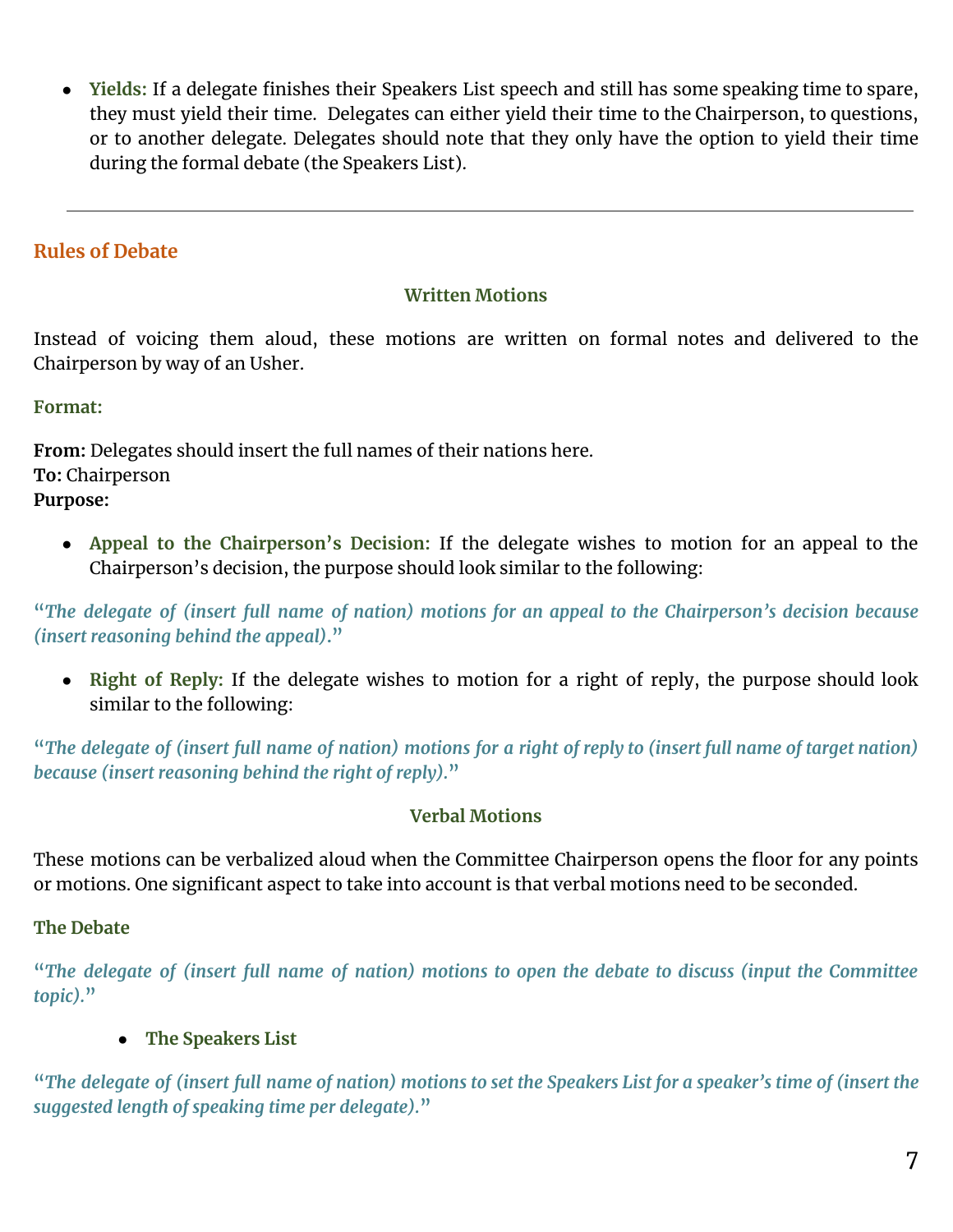### **To pass, this motion requires a simple majority.**

### **● Moderated Caucus**

**"***The delegate of (insert full name of nation) motions to suspend the debate and move into a moderated caucus with a total time of (insert total duration of the caucus) and a speaker's time of (insert the suggested length of speaking time per delegate) to discuss (insert desired topic).***"**

### **To pass, this motion requires a simple majority.**

### **● Unmoderated Caucus**

**"***The delegate of (insert full name of nation) motions to suspend the debate and move into an unmoderated caucus for a total time of (insert total duration of the caucus) to (insert desired purpose of unmoderated caucus).***"**

#### **To pass, this motion requires a simple majority.**

### **● Consultation of the Whole**

**"***The delegate of (insert full name of nation) motions to suspend the debate and move into a consultation of the whole for a total time of (insert total duration of the caucus) to discuss (insert desired topic of discussion).***"**

#### **To pass, this motion requires a simple majority.**

### **● Adjournment and Resumption of Debate**

**"***The delegate of (insert full name of nation) motions to adjourn the meeting for the purpose of (insert the purpose of adjournment).***"**

**"***The delegate of (insert full name of nation) motions to resume the debate.***"**

### **To pass, this motion requires a simple majority.**

#### **● Closure of Debate**

**"***The delegate of (insert full name of nation) motions to close the debate and move into the introduction of draft resolutions.***"**

### **To pass, this motion requires an absolute majority.**

**● Debate on Amendments**

**"***The delegate of (insert full name of nation) motions to close the introduction of draft resolutions and commence the debate on amendments."*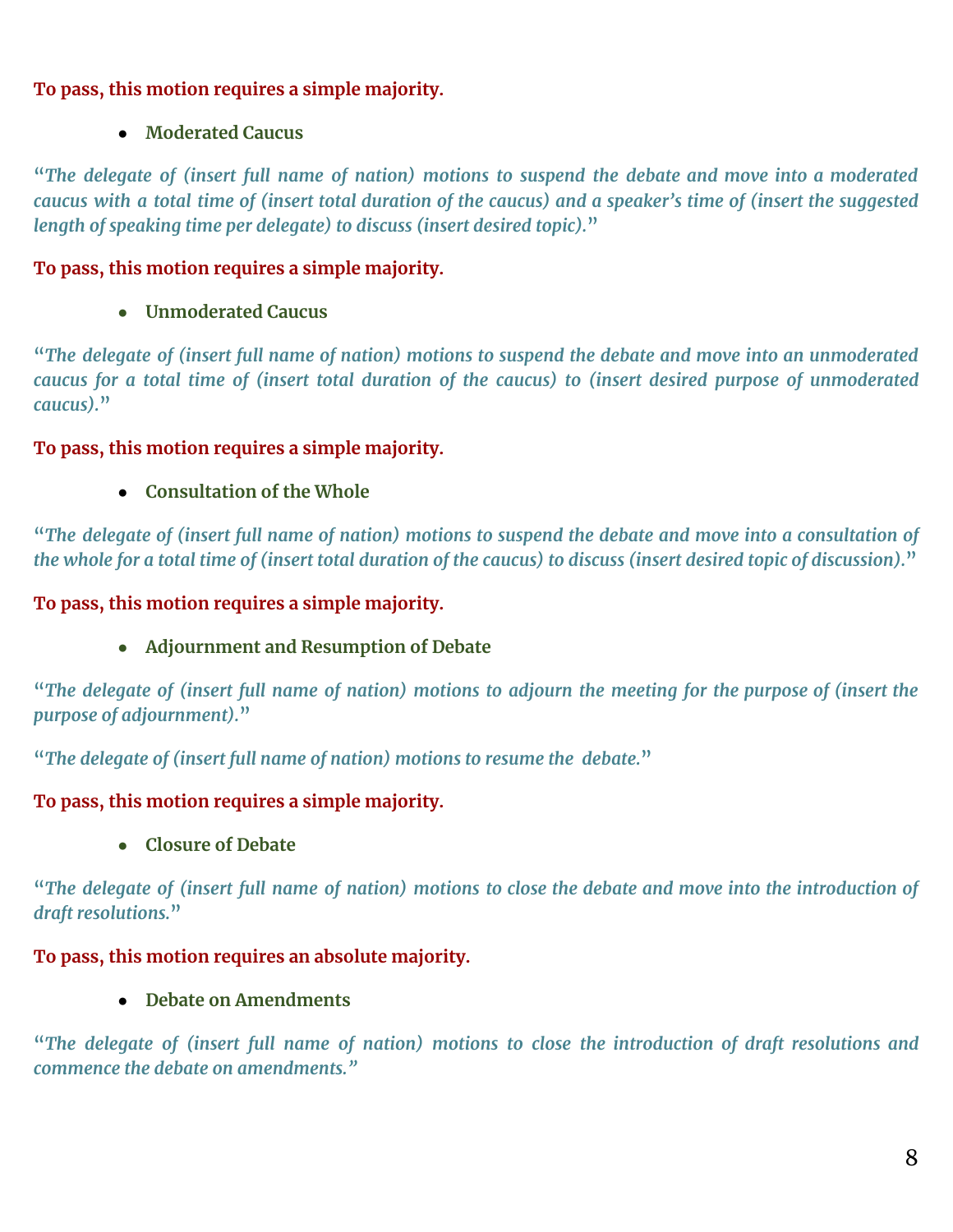### **To pass, this motion requires an absolute majority.**

### **To pass, each amendment requires a simple majority.**

**● Voting on Resolutions**

**"***The delegate of (insert full name of nation) motions to close the debate on amendments and commence the Resolution voting procedure."*

### **To pass, this motion requires an absolute majority.**

**In order to pass and become the Committee's official Resolution, the Draft should garner at least a simple majority.**

#### **Points**

#### **Interruptive Points**

**● Point of Personal Privilege:**

This point can be utilized by a delegate whenever they experience a certain personal discomfort that hinders their ability to fully participate in the conference at hand.

**● Point of Order:**

A point of order is brought up when a delegate feels as though the rules of procedure have been broken.

### **Non-Interruptive Points**

**● Point of Parliamentary Inquiry:**

This point can be used whenever a delegate would like to ask the Dais members a question regarding the overall rules of procedure.

**● Point of Information:**

A point of information, also known as a point of inquiry, can be exercised by delegates whenever they would like to ask a question regarding something they do not understand about the issue at hand.

### **Resolution Formation Process**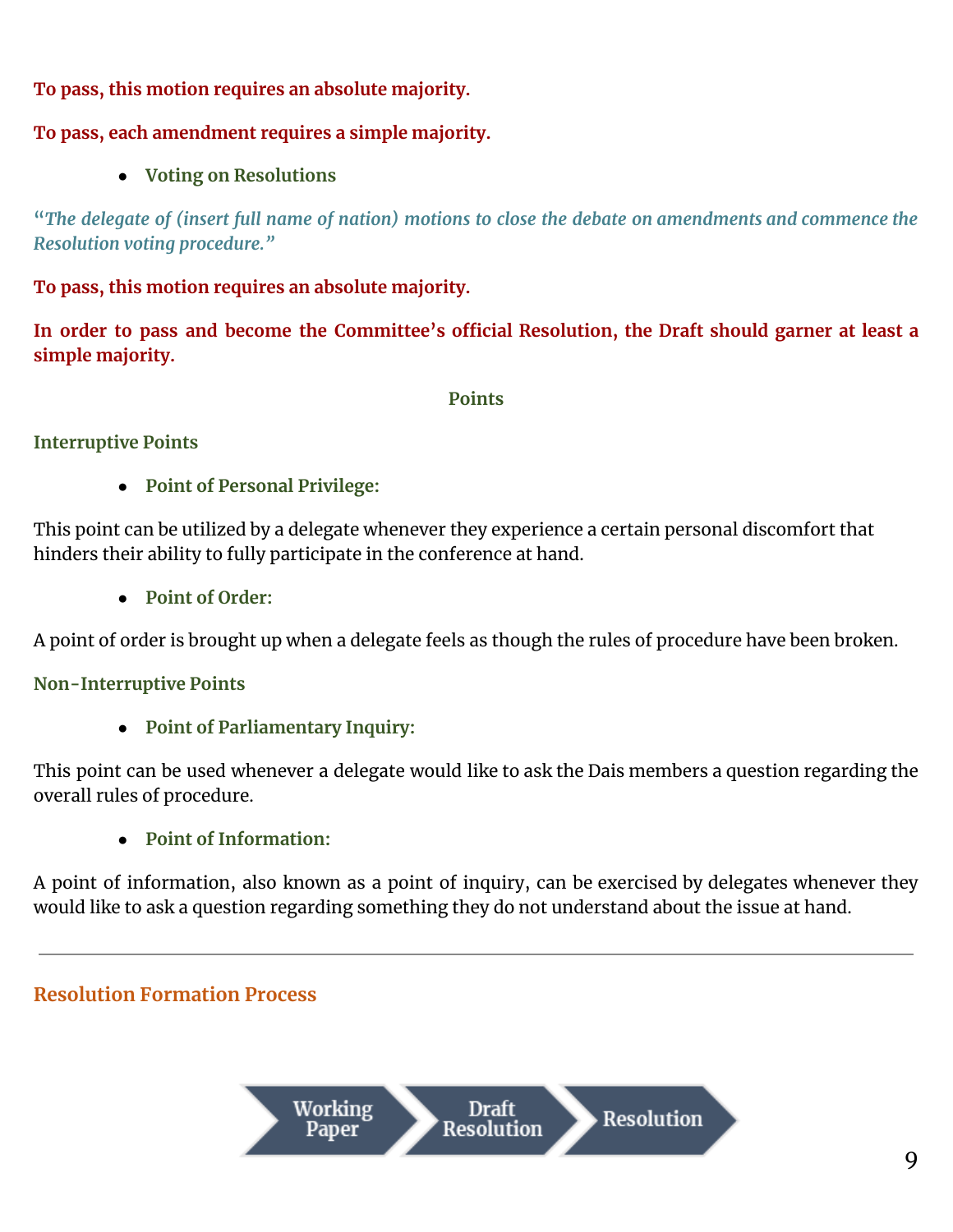### **Flow and Structure of a Draft Resolution**

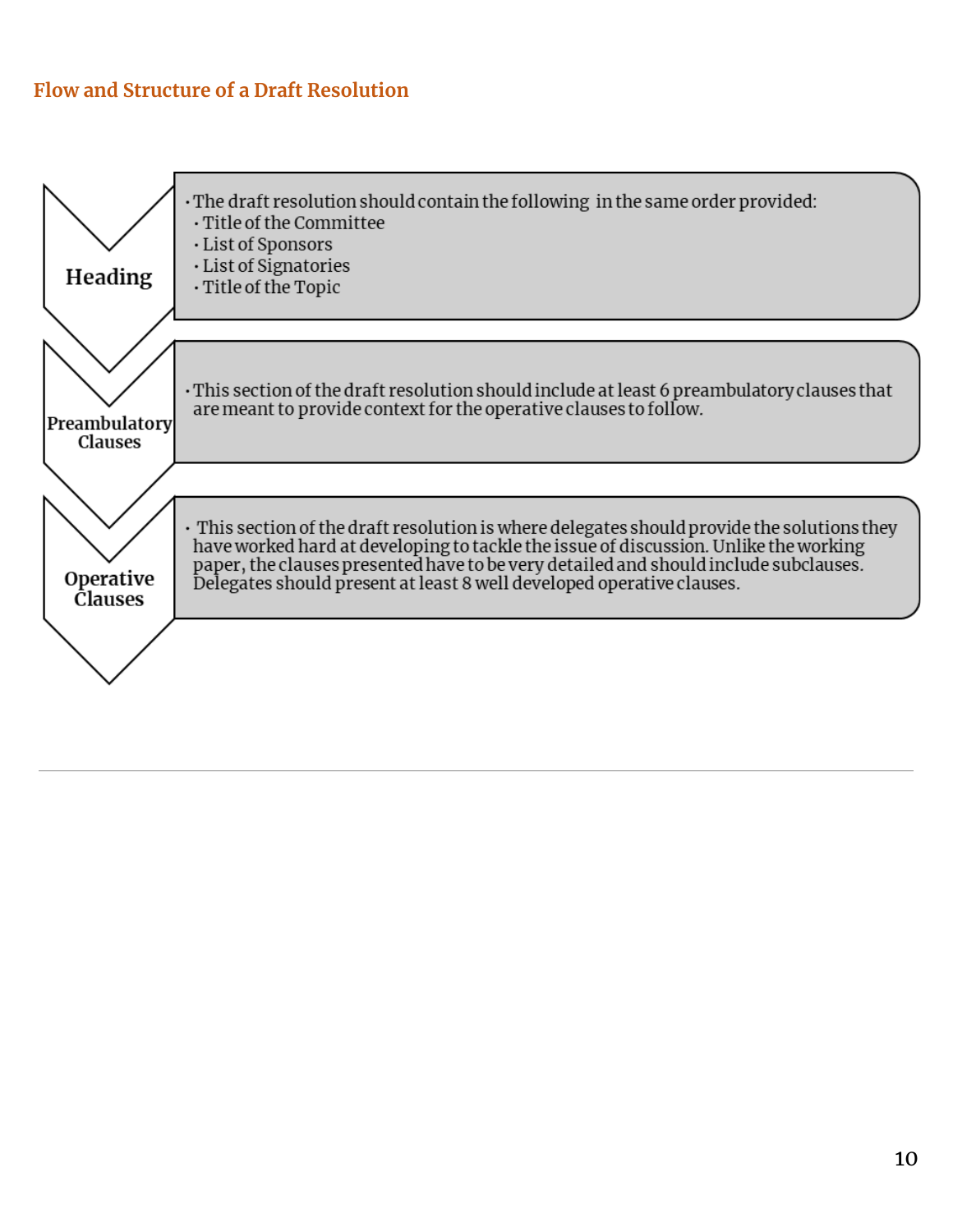# **The Topic**

### **'Reevaluating Cybersecurity Standards in a Post-pandemic World'**

### **Topic Overview**



### *Information Technology*

**Information technology** (IT) is present in all aspects of life. It refers to the use of technology in a variety of entities as a means of storing and organizing data by developing computer systems and networks. IT consists of three pillars that support parallel goals of ensuring efficient services, reinforcing security and maintaining appliances. The latter are IT governance, IT operations, and Hardware and Infrastructure. In addition, well-designed IT systems operate to prevent problems that may arise from slow functioning and data burdens. Information technology has been growing exponentially in the last decades. According to a study based in Zurich, such innovations affect all realms of our society including social, cultural, political and economic facets. In that sense, our perspectives are based on such systems, and policies are also set accordingly.

### *IT in the Social and Cultural Realms*

It comes as no surprise that technology has affected our society. Each technological advancement has influenced our decisions, education, and communications; it has brought the world together with devices found in our pockets and hands on a daily basis. Most of our day to day tasks have been affected by IT. For instance, the shift to online education during the rise of Covid-19 has been made possible with technology present nowadays. Additionally, with the access of search engines such as Google, anything can be known at any time no matter where. The presence of IT makes seeking knowledge easier and more accessible. On the other hand, this vast improvement of technology has yielded negative consequences that in turn affect individuals of a society. Cyberbullying, for instance, showcases the use of IT in a negative application. A reduction in personal interaction has also been examined due to the rise of technology, whereby people prefer chatting and talking to individuals from behind the screen rather than face to face. Social media and rapid access to information via IT has also contributed to a rise in disinformation, which poses a risk to the very foundation of democracy – a well informed citizenry.

The future holds further connections between people across the globe. Take for instance Virtual Reality, Augmented Reality, and Extended Reality – the advancement and expansion of such instances have the potential to change the course of all our operations and activities, be it in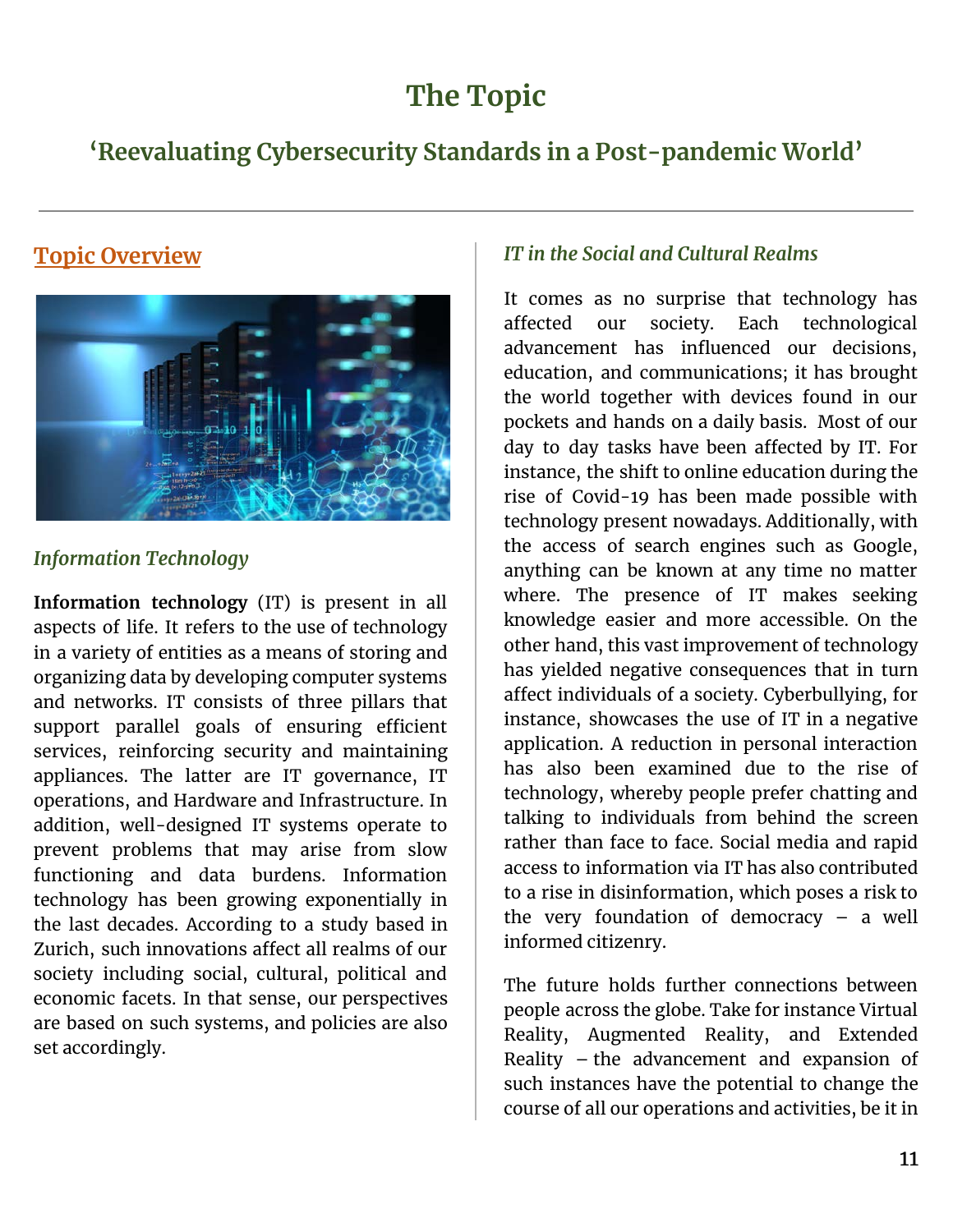the medical, educational or societal sectors. The possible consequences of these technologies, both positive and negative, and their long-term impact must be studied further.

### *IT in the Political Realm*

Information technology has also caused politics to take shape as we currently know them. For instance, the internet has granted access to all necessary information to current events around the globe. News events are directly spread and available to everyone. Disadvantageously, the access to false information and rumor is also easily spread as a result of the internet and information technology. Opinions are easily influenced especially in this realm, and this has taken both a positive and a negative impact on individuals. For example, raising awareness on prominent human rights violations is possible through information technology. Manipulation is also an instance of such fluid opinions. Along the same line, in terms of politics, IT has seen occurrences of dividing people or even accepting and uniting them.

Moreover, IT has helped governments in the areas of services and improving them such as combating corruption and fraud. Encryption and protection of information has also helped in improving a country's security. On the contrary, it also played a role in developing advanced technologies used in an adverse way, such as weapons technology and waging war.

### *IT in the Economic Realm*

Economically, information technology has played an advantageous role mainly in reducing the burden of distance in commerce. It has contributed to the overall growth in the economy across the globe. A significant example is the 'work-from-home' setup, which has since taken

over jobs and institutions as a result of Covid-19. Similarly, the rise of economic commerce has come as a result of the development of IT. Despite the location one is in, the purchase of products through online resources is simple and feasible anywhere without the need to visit stores. In addition to that, the integration of communication systems and computing has facilitated the necessary data organization processes in a company. In other terms, IT systems are currently found in all enterprises and have replaced the "paper" when it comes to storing all data and information. Through the advancement of technology, new jobs are created and older jobs are replaced. This is a sword with two edges which necessitates the updates and development of individuals to keep up with trends and prevent job loss. Further, reduced costs are seen as a result of the advancement of technology which in turn improves efficiency of processes.

### *Cybersecurity*



Cybersecurity has been an increasingly hot topic across different institutions and governments globally. This particularly lies in the realized importance of security and safety of data and information found in our frequently used devices. Prior to understanding cybersecurity, the definition of related terms is essential.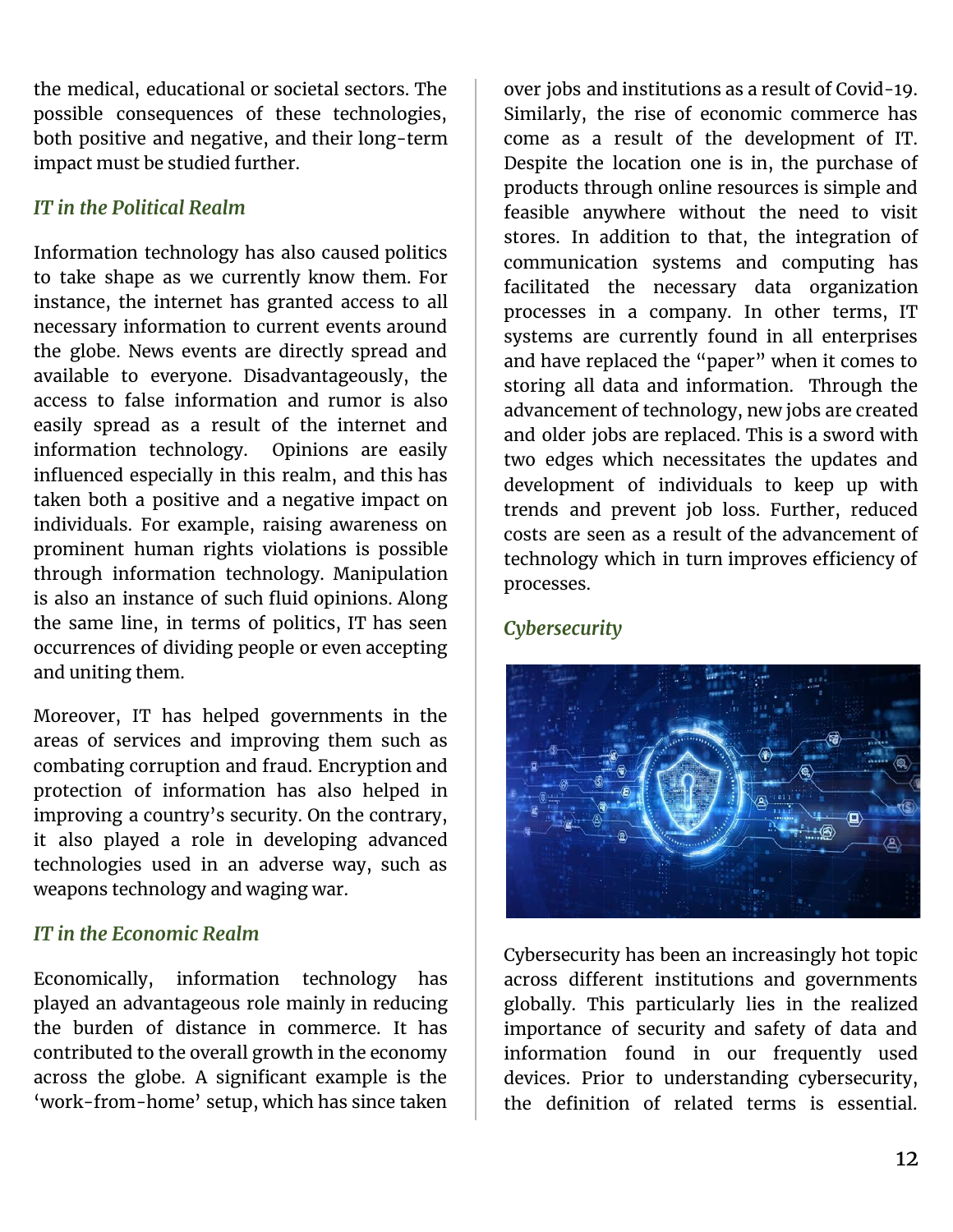Firstly, an **information system** is a network that combines manpower and technology to accumulate data and organize it. Such networks are utilized in different industries as means of maximizing efficiencies and organizing safe operations. Usually, Information Systems are composed of a variety of components that work in harmony to provide the necessary functions. These are hardware sources for tangible elements, software for intangible functions, telecommunications for connectivity and transmission, data for knowledge, and human resources for human influence and analysis.

Consequently, **cyber attacks** are attempts of breaching the information systems of individuals or organizations. These occur on a daily basis across businesses with the purpose of imposing harm and collecting benefits from these firm's data bases. Statistically speaking, according to Cisco, 53% of cyber attacks yield losses of half a million dollars or more. Different cyber attacks are encountered and are distinguished by their purpose. For instance, malware targets vulnerable entities and incorporates malicious software, such as viruses. Other cyber attacks are phishing, ransomware, distributed denial-of-service, insider threats, advanced persistent threats, and man-in-the-middle attacks.

The latter imposes the importance of cybersecurity to prevent such attacks. Cybersecurity uses information technology and its development to protect networks of entities and avert cyber crime. This importance has reflected an increase in spending of a firm to ensure security and minimize cyber attacks. The successful implementation of cybersecurity standards counter cyber threats efficiently and information breaches are put to a minimum. This integrates layers and domains of

cybersecurity set as countermeasures of the different cyber attacks. Further into discussion, with the advancement of technology, there currently exists several cybersecurity technologies that optimize its purpose without interfering with customers. These technologies are Identity and Access Management, comprehensive data security platform, and security information and event management.

### **Topic in Depth**

#### *Rise of the Internet*



The internet dates back to the 1960s which came as an outcome of wanting researchers to share information. It first started with having an idea of a global network using the computer initiated by a computer scientist at MIT. In 1969, the creation of the first world wide-area computer network saw light as it was funded by the Advanced Research Projects Agency (aka ARPANET) which later grew over the years. Moving on, in order to prevent some networks from collapsing as a result of the collapse of one network, the creation of Internet Protocol (IP) was developed in 1973. Overall, the 70s saw positive trends in terms of advancements in networks and organizing network information.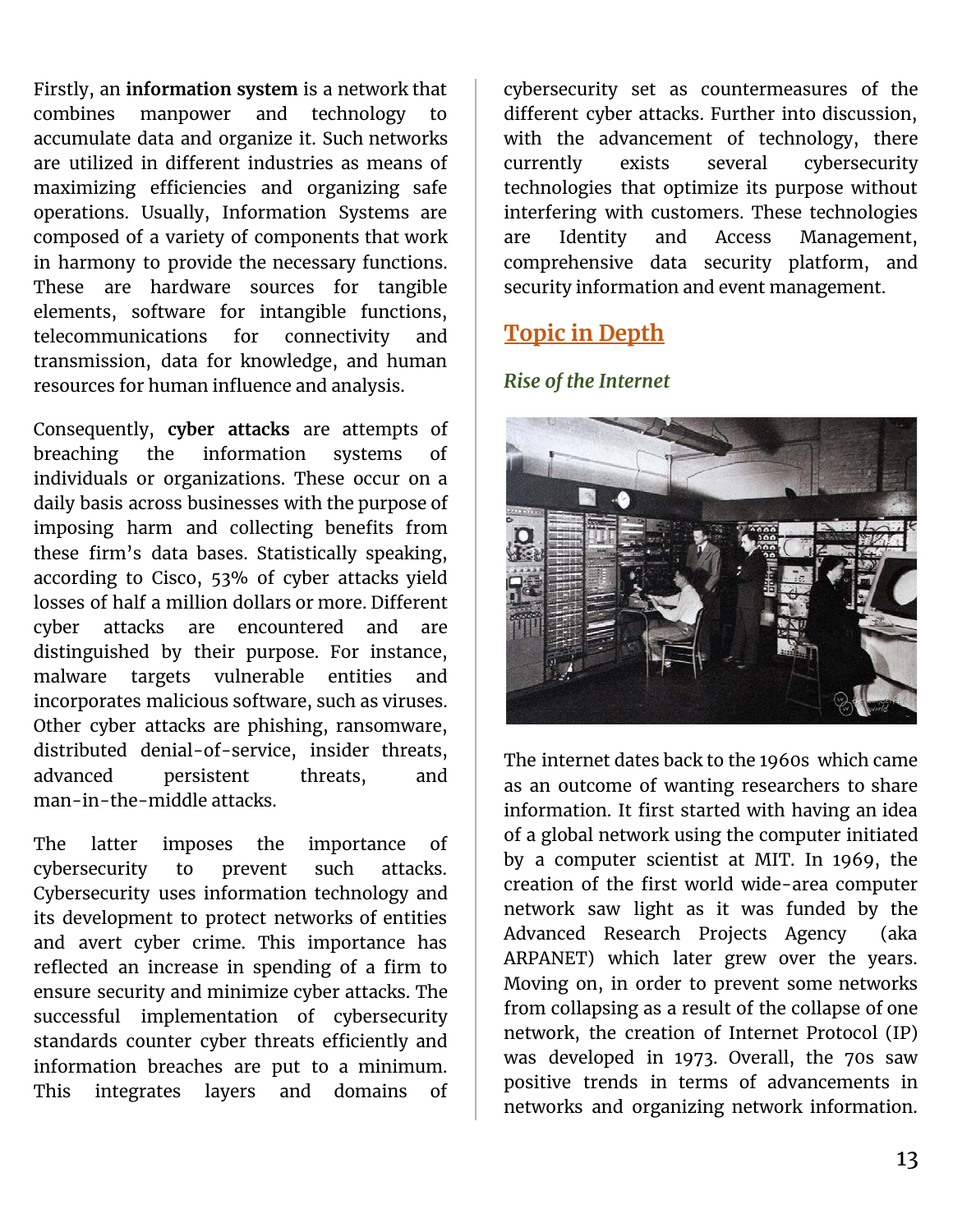In the 1980s, advancements mainly focused around the PhoneNet system which offered the chance for email communications. Further along the line, the HTML and the URL replaced the ARPANET yielding the birth of the World Wide Web we currently know and use. Significant firs and concepts were launched including Amazon, Internet Explorer, Java, Yahoo and eBay. Similarly, Google was founded in 1998. The rise of viruses and cyber threats also started around this era. For the 2000s, advancements were also experienced mainly in the realm of the spread of Wi-Fi and mobile internet. As our days proceed, the internet is on a constant development cycle and newer areas are constantly discovered. For instance, the Internet of Things (IoT) showcases recent expansions of the internet.

### *Rise of Cybersecurity*



Cybersecurity came as a result of the rise of threats and has come a long way in terms of advancement. Cyber crime develops with the improvement of technology. In the 1960s, the use of the word hacking began to be used, however the purpose differed. Rather than the commercial benefits from hacking, it was previously solely used for causing trouble and accessing systems. Nevertheless, this created the idea of improving the security of computers to offset possibilities of hacking. Moving into the 1970s, the first "virus", Creeper, was established

which printed a message across a network of computers (recall ARPANET). Countermeasure Reaper was created to eliminate Creeper. At this point during time, governments acknowledged the vulnerabilities of hacking into systems and the problems that are implied by them. Hence, further effort was put to provide such security. The 70s also saw the first cyber attack and the arrest of the first cyber criminal, Kevin Mitnick.

The first cyber attack opened the horizon of attacks in the 80s such as the attack on AT&T. Furthermore, cyber espionage became a concern in governments, especially during the Cold War. This led governments to start looking into the security of computers to prevent such attacks. As a result, the "Trusted Computer System Evaluation Criteria" was established in the United States in 1985. The latter rooted the level of security and trust incorporated in computers which was the foundation of cybersecurity in future commercial computers. As time passed, the threats became more and more significant and harmful to governments. For instance, in 1986, Marcus Hess threatened to sell all information he breached from the US military computers and the Pentagon to the KGB. This opened eyes to quick advancements and mitigated security threats, leading to the release of the first anti-virus product in 1987. In parallel, more viruses and worms continued to develop and impose threats to secure information on computers and networks. These viruses kept on progressing to offset the improvement of the anti-viruses in the market which in turn encouraged the creation of new viruses. To add, the first event in cybersecurity to be made public was the creation of the worm by Robert Morris which targeted the determination of the size of the internet and networks. Its spread however led to negative outcomes including clashes and slowed down the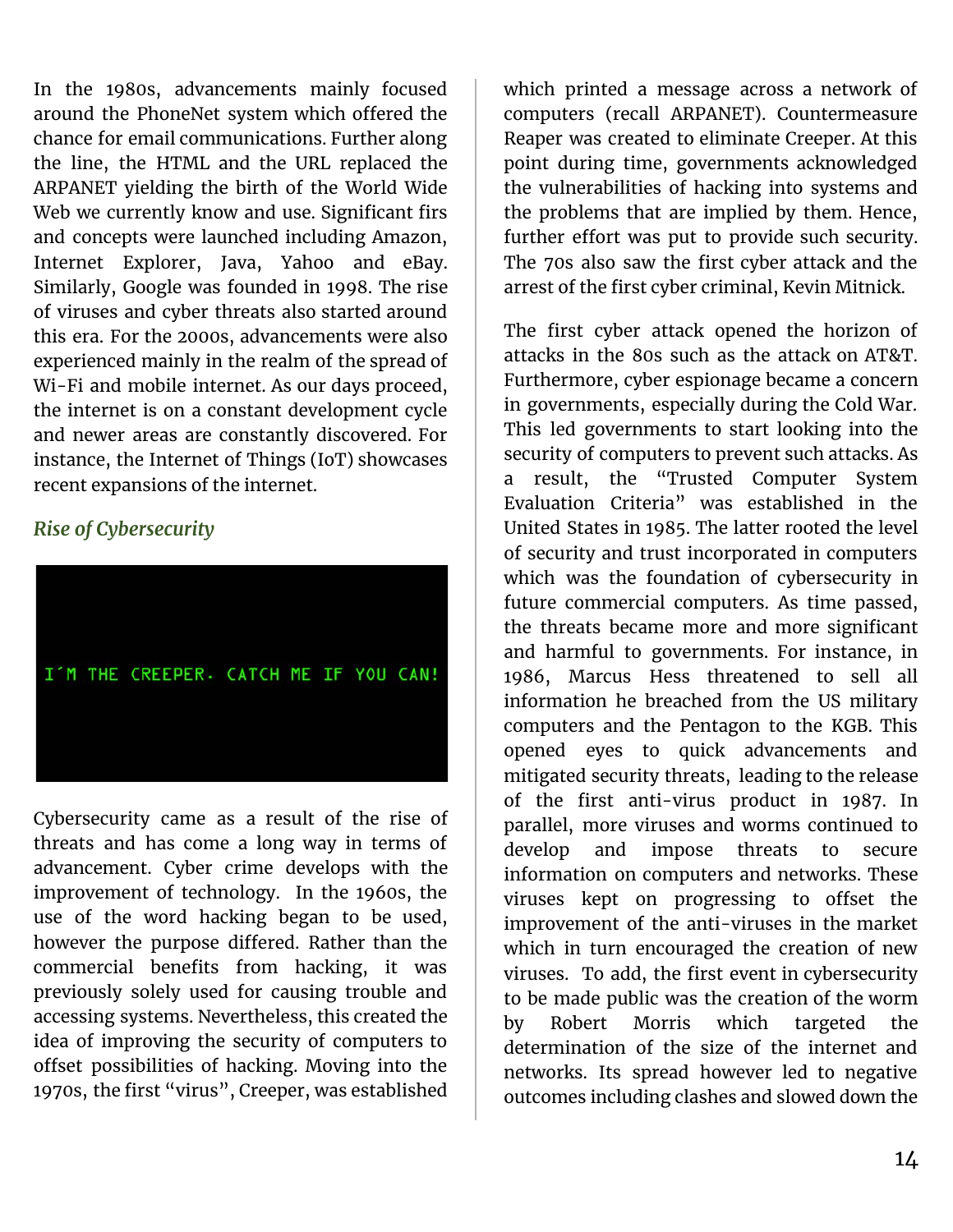internet. As a result, the creator was charged under the Computer Fraud and Abuse act. He was the first instance of this type of accusation. Other important aspects in the 80s was the widespread use of antiviruses as a counteract to the viruses, as well as the establishment of the Computer Emergency Response Team.

Throughout the 1990s, the cybersecurity sector saw much growth in regards to the prosperity of the internet. Yet with this growth, a variety of new viruses emerged such as the DiskKiller, ILOVEYOU, Melissa, and Polymorphic. These instances resulted in significant financial damage, such as the 80 million dollar damage caused by Melissa. In addition to that, an anti antivirus was initiated by cybercriminals during that era along with the release of macro viruses. Companies invested more time and energy on minimizing cyber attacks and developing the necessary antiviruses to combat them. All in all, these viruses interrupted systems and caused their failures or slow downs. Rather than the previous aims of cyber attacks, it was during this time where breaches had the purpose of financial advantages. Moreover, in 1995, the Secure Socket Layer was implemented which protected individuals and their purchases. The latter set the corner stones for the HyperText Transfer Protocol Secure (HTTPS).

The 2000s continued the growing path of the internet as computers were becoming accessible to a lot of homes and businesses. Newer types of viruses were discovered: website hidden malware, infiltrated messaging services, distributed denial of service attacks, and more. In addition to that, the first hacker group 'Anonymous' was established, combining the skills of a variety of individuals for hacking. The group initiated several cyber attacks across different goals over the years. Breaching the

information of individuals' credit cards happened in the 2000s. Retailers were hacked and their information databases were accessed and stolen from. In addition, personal accounts also were hacked around that time. For instance, 3 billion individuals with Yahoo accounts were hacked. Both examples shed light on the importance of protecting personal information and securing databases, even within retailers.



Furthermore, the rise of state sponsored attacks soared after a North Korean sponsored group hacked into Sony and breached information of films and images. As other decades, the advancement of cybersecurity was seen and new methods were introduced, such as computer forensics, multi factor authentication, and web application firewalls. The rise of cyber attacks and their advancement has opened eyes across governments, organizations and firms which further encouraged the counteracts and the prevention of such attacks through cybersecurity. In 2003, the US Government recognized the importance of cybersecurity. Similarly, in 2018, the European Union enforced the General Data Protection Regulation which sets a baseline for data and security. This field maintains an exponential growth and the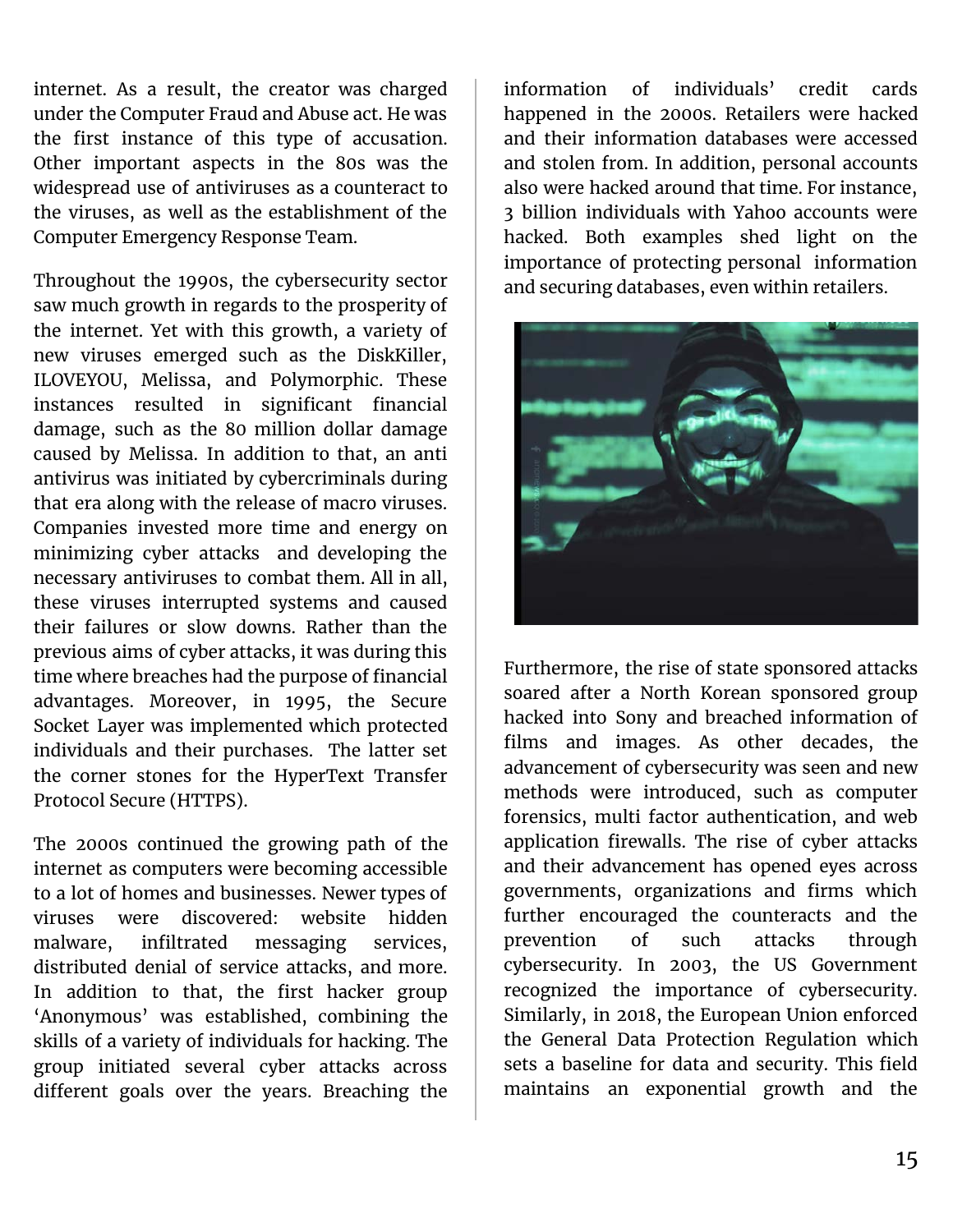integration of new concepts is seeing light every day.

### *Security Breaches*

In this section, some of the biggest cyber crimes in history are discussed and tackled by the FBI. The aim is to understand the impact of these breaches and fathom the importance of cyber security.

- **1. A Byte Out of History:** in 1994, criminals across different continents worked together to hack the network and systems of US banks. They were led by a programmer in Russia and were able to steal \$10 million in total from bank accounts. This case was set out to be the first online bank robbery in history.
- **2. Botnet Operation Disabled:** this cyber fraud operation was based on the Coreflood virus which entails hackers the opportunity to steal personal and financial information by monitoring users' keystrokes. This virus infected two million computers and was operated by an attacker who controlled infected computers via a botnet. Such attacks imposed a threat on the economic security of the US as well as information security.
- **3. Cyber Criminal Forum Taken Down:** Darkode forum hosted 250 to 300 hackers and cyber criminals across the entire world. It was a protected meeting place that aimed at trading all cyber-related threats. These include credit card information, botnets, stolen personal information, malware, and softwares that help in cybercrime. A counterattack to the forum was the Operation Shrouded

Horizon which arrested and charged organizers and traders of the forum.

**4. Melissa Virus:** what started as a virus that was unleashed to computers in 1999 soon became a wildfire that disrupted the email servers of more than 300 corporations and agencies. Its estimated cost for recovery and cleanup amounted to \$80 million and over one million accounts were hindered.



More instances can be discussed endlessly as security breaches and cybercrime remain an ongoing problem that individuals and organizations face on a daily basis. Another significant security breach that jeopardizes governments integrity and information security is the whistleblowing of WikiLeaks and their access to secret information.

### **Pertinent Features**

### *ITU and Cybersecurity*

One of the areas of action of the International Telecommunication Union is cyber security. This lies in the importance the ITU holds to ensure security and confidence in the Information and Communication Technologies (ICTs) used. The ITU believes that cybersecurity is a liability a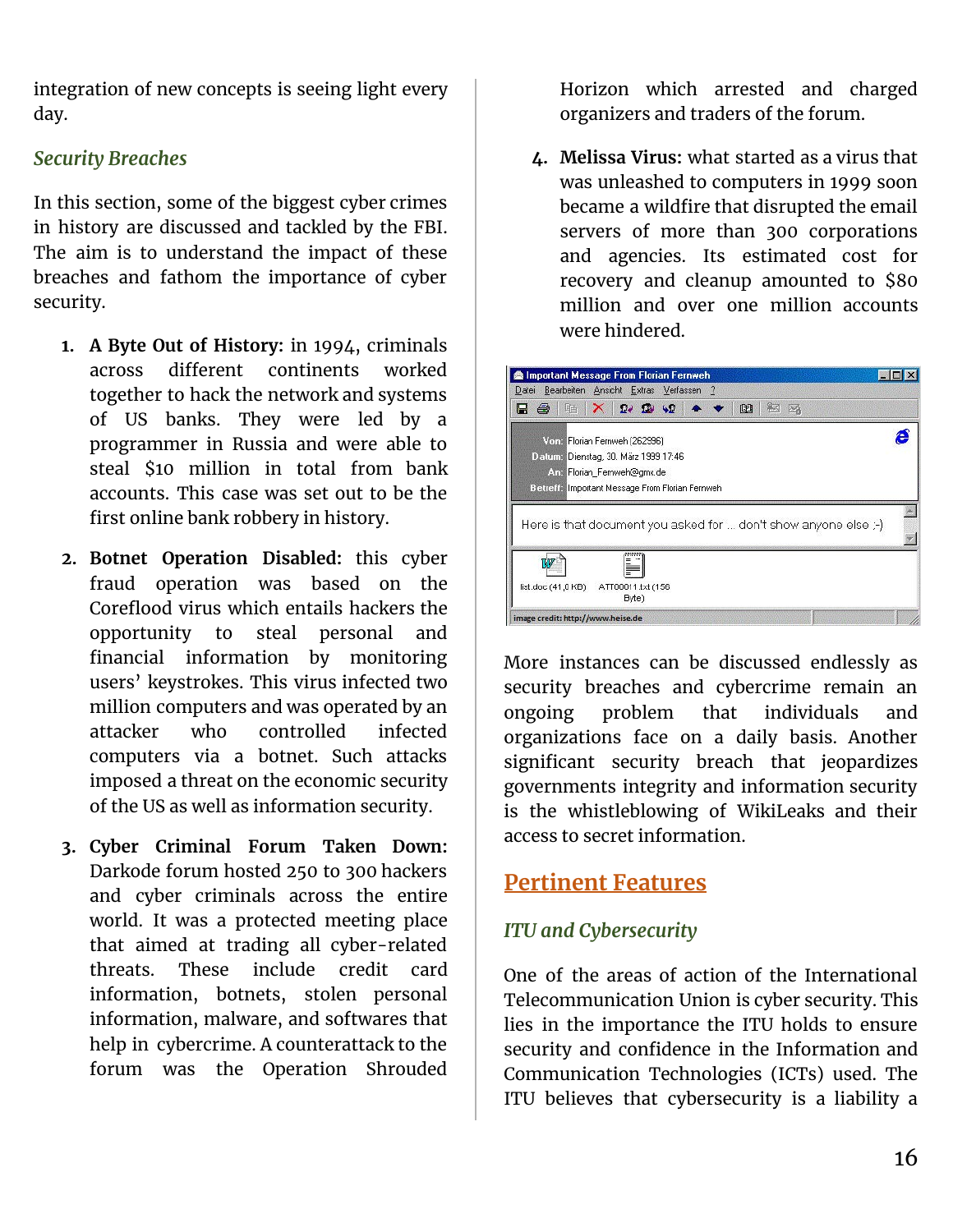government should adopt to prevent any incidents that might occur.

In ITU-D, the Union offers developing countries a cybersecurity program that aims at helping them enhance their cybersecurity capabilities and trust in digital technologies and ICTs nationally. Furthermore, the ITU-D understands the vulnerabilities faced by everyone using ICTs and their interconnectivity and ultimately works to enhance cybersecurity to protect data infrastructures globally. It offers a Guideline to Developing a National CyberSecurity Strategy which provides the foundation of creating an effective cybersecurity framework. This framework entails strategies to prevent threats, prepares for them and provides a response strategy to offset the vulnerabilities imposed.

In addition to that, the Union highlights the importance of having institutions that are specific in dealing with cyber threats and attacks in order to have the proper implementation of a cybersecurity framework. Hence, the ITU has introduced National Computer Incident Response Teams (CIRTs) and has helped member states in establishing them and enhancing their significance in cybersecurity. Currently, the Union has established or helped in the establishment of 118 National CIRTs.

The ITU also issued a Global CyberSecurity Index (GCI) which sets as a reference to measure effectiveness of present cybersecurity mechanisms and the commitment of member states to cybersecurity at a global level. The index focuses on five main pillars that structure the approach and identifies the conformity and commitment; these are:

- 1. Legal Measures
- 2. Technical Measures
- 3. Organizational Measures
- 4. Capacity Development
- 5. Cooperation

### *Current Cybersecurity Frameworks and Standards*

There exists a significant amount of cybersecurity frameworks across the internet. For the purpose of this background guide, the focus will be on the framework set by the National Institute of Standards and Technology (NIST). This framework focuses on improving critical infrastructure cybersecurity. It aims at providing technical guidance to cybersecurity for public and private sectors in the United States as it acknowledges the risk cyber threats impose on National security levels as well as on an organization's level. The main foundation of the standards rely on developing the cybersecurity activities in an entity to minimize risks and improve risk management. Further, it is divided into three main parts:

- 1. Framework Core: this part is dedicated to list a set of cybersecurity activities and information in this regard across a variety of sectors and industries. Its purpose is to guide organizations to develop individual organizational profiles.
- 2. Implementation Tiers: the tiers play a role in understanding the different cybersecurity characteristics and their approaches to manage cyber risk which further enhances priorities and objectives.
- 3. Framework Profiles: the profiles established in the framework core are essential in prioritizing cybersecurity activities in a way that aligns with an organization's goals, risks and mission.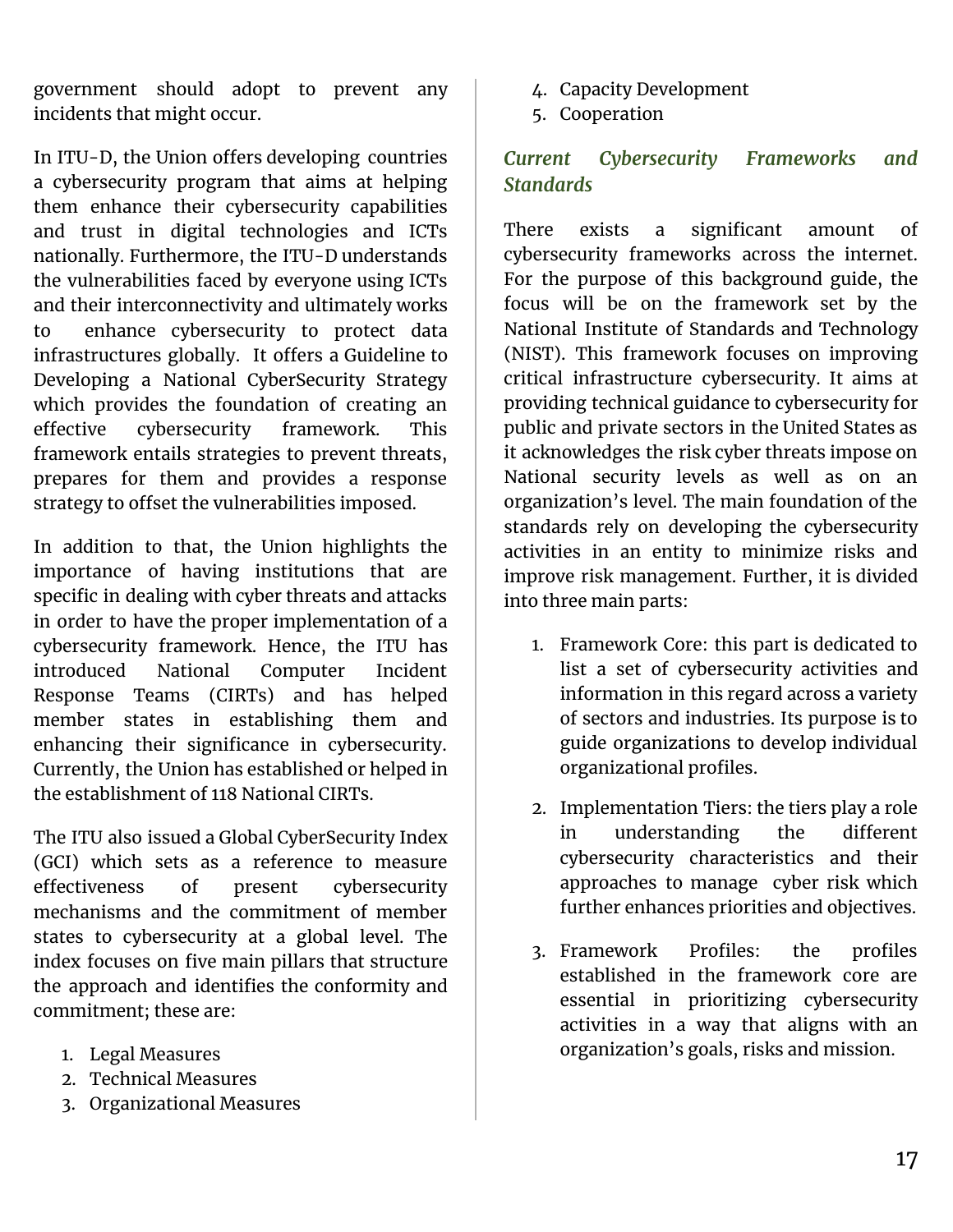The set framework is applicable in any sector regardless of the purpose, size or level of current cybersecurity. The latter is related to the organizing structure offered as well as the flexibility based on the different standards and guidelines assessed to fit current trends. Since it is established on a foundation of standards, as previously mentioned, its international application and call for collaboration is made possible.

Furthermore, frameworks in general are all based on standards. These standards build common ground for security recommendations and requirements, they also address the needed qualities for security in a specific area. For this reason, cybersecurity standards are disseminating internationally and within organizations. Another role is to have a clear and common definition for the frequently used terms, such as the role of the ITU-T.



To add, there exists multiple organizations that work on developing standards for cybersecurity; they are either issued by international organizations, regional, national or industrial.

Regardless of the organization, their purpose remains the same, which revolves around providing guidance to improve cyber security. For instance, the ITU-T's Study Group 17 works on establishing recommendations regarding cyber security and related softwares and functions. It also discusses previous and current cybersecurity standards from different organizations as well as their gaps. One of the standards issued by the previously mentioned study group is the ICT Security Standards Roadmap. Other institutions that develop standards include the Institute of Electrical and Electronics Engineers, International Standards Organization, Internet Engineering Task Force, and European Committee for Standardization.

### *Current Trends of Cyber Threats and Cybersecurity*

Cybersecurity has been and will continue to advance on a vast horizon, cyber threats and risks will also proceed to develop and impose danger to society and security. With the rise of technological advancement, cybersecurity is seeing a hopeful improvement that mitigate the new threats. Despite that, hackers and social engineering attacks are becoming more and more creative and intuitive with their threats. They adapt to current cyber securities and think of newer ways to impose threats and access personal and organizational information.

One of the current trends of cyber threats is the vulnerability of the Internet of Things devices. These refer to tangible systems that connect to the internet and share data apart from computers and phones, they include smartwatches or voice assistants (Amazon Echo, Google Home). These additional devices in a household offer the chance for newer cyber attacks and breaches. Mobile cyber threats are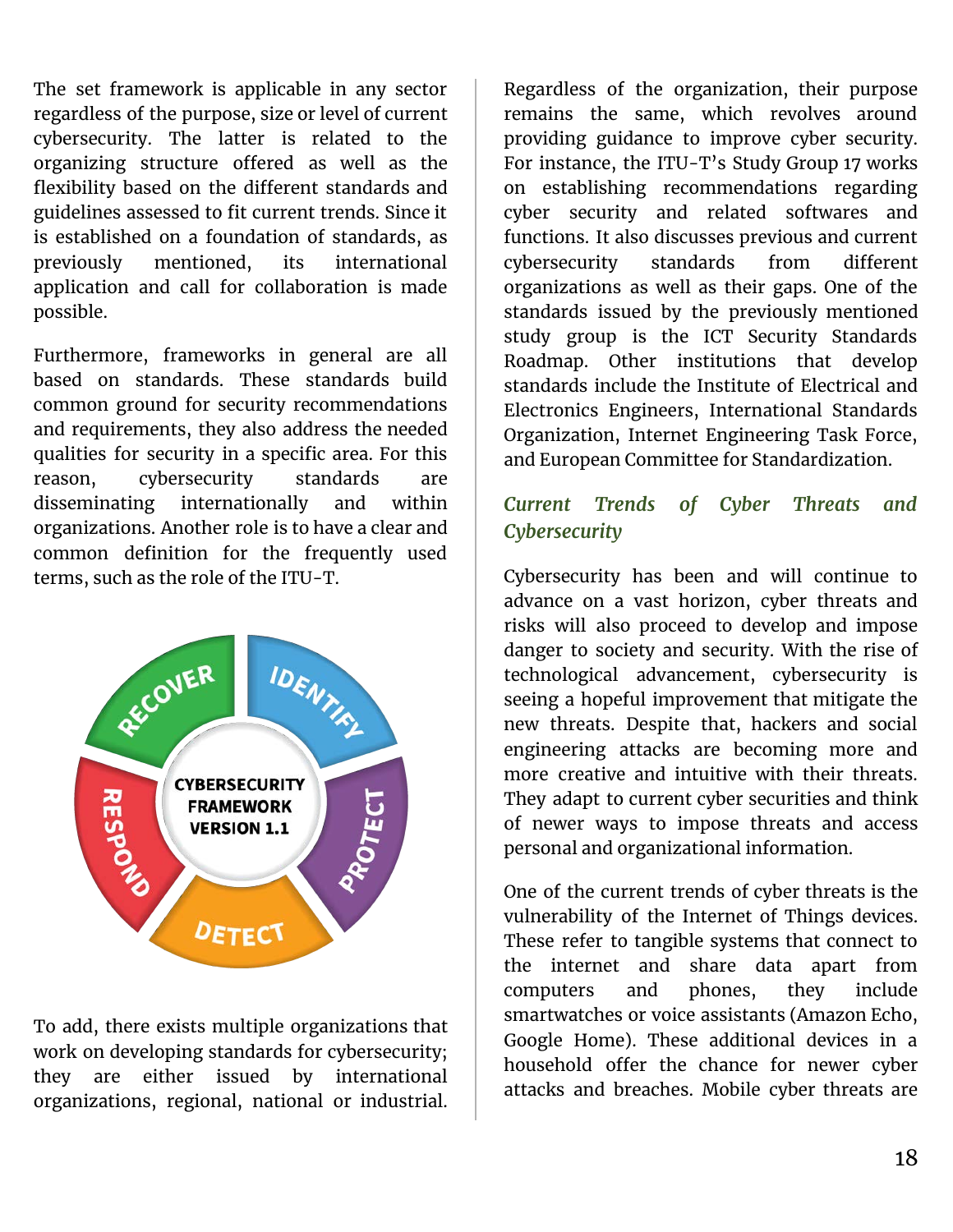also a vulnerability in terms of network security such as public Wifis and Mobile Internet. The latter highlights the importance of integrating cybersecurity activities to prevent these risks as much as one can.

Moreover, ransomware, a threat that has been present for a long while, is also significantly growing and has become easier to use for

hacking and financial purposes. In 2020, a ransomware attack was directly related to the death of a sick woman who was unable to have access to treatment at a hospital as it was locked out of its systems. Such attacks have become more and more developed as they have integrated machine learning, as did cyber

security, collaboration and untraceable financial gains, such as cryptocurrency payments.



Adding to the list of threats, the rise in the use of cloud services and cloud computing has also

offered the high risk and vulnerabilities in cyber attacks. Much effort is being placed on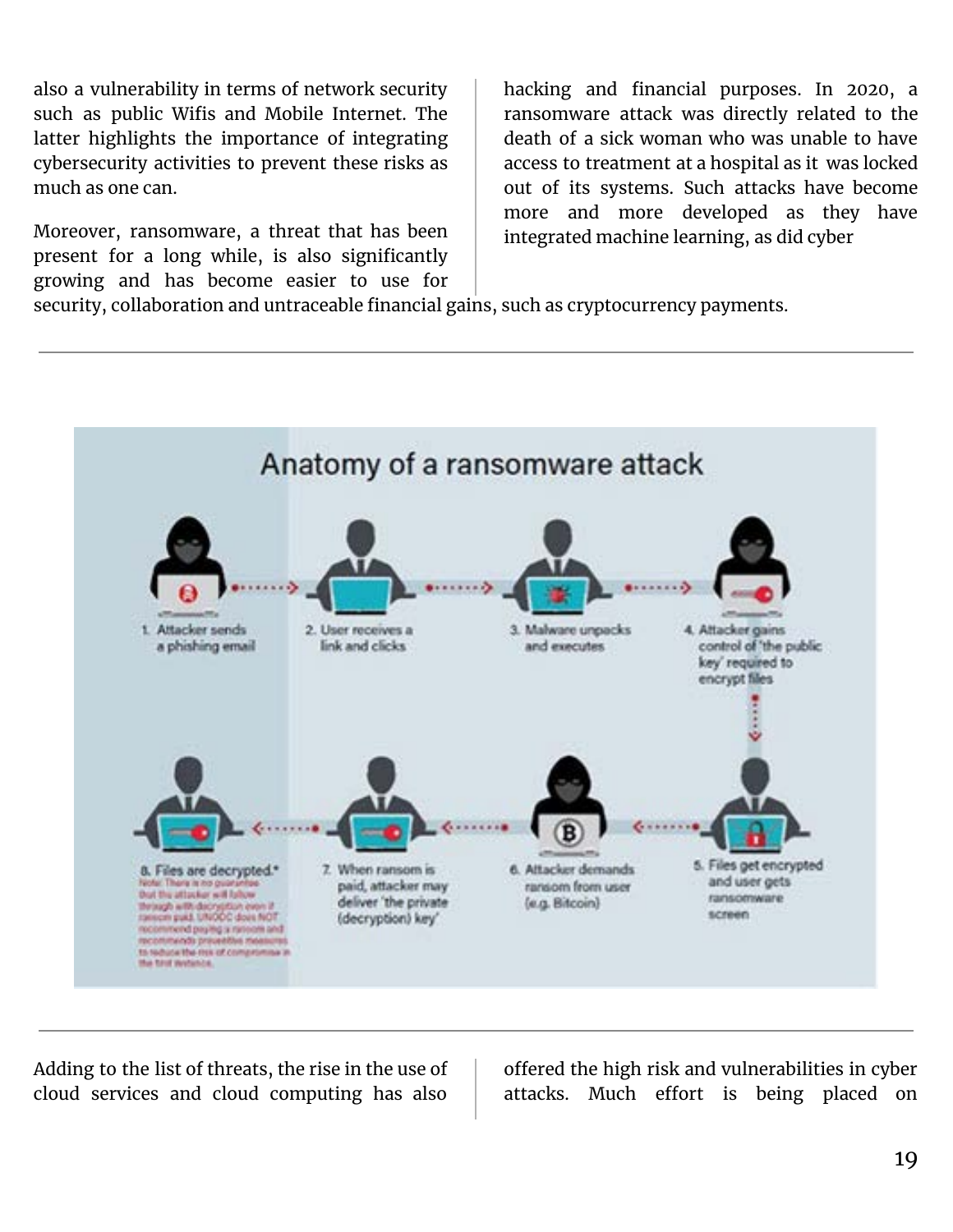improving the cybersecurity of cloud services as it is a target for hackers, primarily due to the amount of information and data stored in these clouds. Further, data breaches on the cloud cost around \$3.86 dollars, which validate the necessity of proper cyber security.



Fortunately, the cyber security field is also seeing improvement to further face the threats and reduce vulnerability. This first starts with the spread of the data privacy concept. Personally Identifiable Information breaches have raised the awareness of data privacy which has led to the establishment of laws and regulations that acknowledge the latter as a discipline. Organizations are also working on improving their privacy and security in order to optimize their operations and build consumer trust. One of these data privacy operations is Multi-factor authentication (MFA). This has been on the constant rise and development, they are constantly incorporated in organizations and within users. However, MFA is still subject to some malware and threat, especially those that rely on SMS authentication.

Artificial Intelligence (AI) and machine learning are having a significant impact on cyber security. In fact, organizations are referring to these technologies to further enhance their security

infrastructure. Not only is AI the future of technology (Technology 4.0), but the implementation of such technologies in firms have helped save \$3.58 million in 2020. The main focus of AI is to build automated security systems that play a role in threat detection, risk data identification and attacks prevention. On the other hand, cyber criminals are also referring to such technologies as means of automating their attacks and threats. Cybersecurity still remains a skill that requires development and improvement to be able to withstand all possible threats, it requires advancement, research and investments to keep one step ahead of cyber criminals.



### *Cryptocurrency and Cybersecurity*

Another trend is the shift to a digital economy, i.e. cryptocurrency, the latter further creates new cyber threats that were not previously present. For instance, in 2014, \$350 million in bitcoin were stolen, other attacks have also occurred over the years. Cryptocurrencies are perceived as possibly the future of currencies as they operate independently of any central banks.

The blockchain technology used by these currencies subject the latter to vulnerabilities and motive for cyber crime. The security of these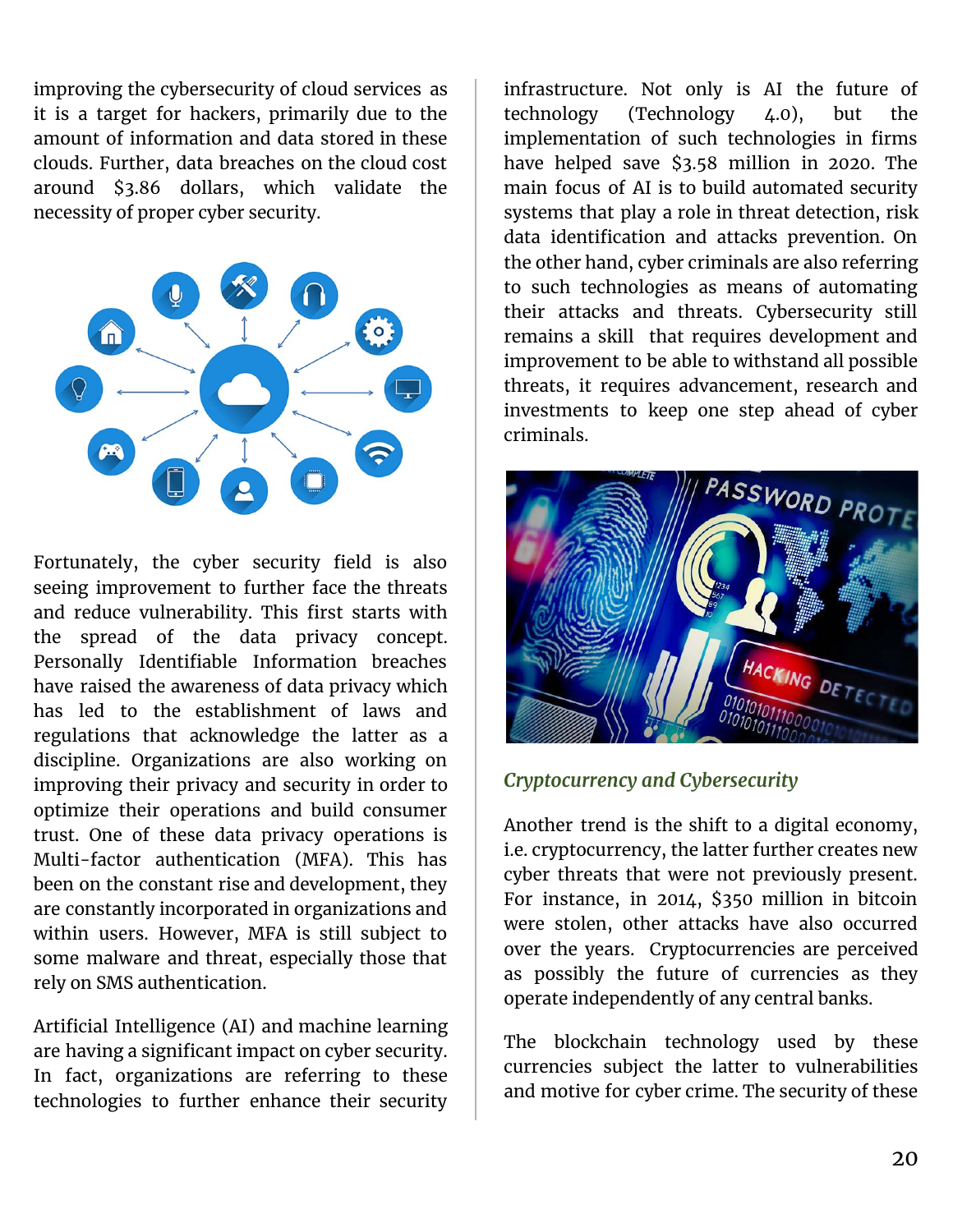coins depend mainly on these technologies and the algorithms implemented. Moreover, there exists negative effects incurred by cyber attacks on cryptocurrencies, particularly in their volatility and effects on other currencies. Hence, an increase in cybersecurity plays an essential role in reducing the risk of cryptocurrency volatility. Further into discussion, studies show that cyber attacks on cryptocurrencies also indicate possible attacks on other sectors such as financial and governmental. Despite that, blockchain technology has the potential to improve cyber security and minimize the risks implemented by the threats, however, much procedures and advancements are needed, in addition to proper legislation to spread its integration.



### *Impact of COVID-19 on the Internet and Cybersecurity*

In 2020, when Covid-19 proliferated immensely and the whole world shut down, the shift to technological advancement matched the speed of lockdowns. Schools, Organizations, and Governments all shifted to a remote lifestyle be it online education, work and meetings. In addition to that, ICTs and their uses increased exponentially with the shift into the online world ranging from e-commerce to telemedicine.

The latter has increased cyber threats and risks as the shift came on a fast basis. Ransomware is also increasing due to the pandemic and the shift to remote work quickly. As a result, the number of attacks and their impacts has increased significantly during this time. Further, other cyber threats are also surging such as malware, phishing and malicious domains. Statistically, there has been an increase in phishing websites to reach around 350% since the beginning of Covid-19, cyber criminals and groups have also been on the rise with an increase in personal gains as a motive to perform cyber threats. In general, studies have shown that 47% of people working from home face phishing scams. In addition to that, in Switzerland alone, for instance, the country has seen an increase of 200 attacks compared to the regular average of 150 cyber attacks during April of 2020. Such attacks and scams have incurred high costs on governments and institutions. To elaborate, an average of \$137,000 is the cost of a data breach during Covid-19.

Fortunately, governments, firms and international organizations have been improving their securities and networks within this pandemic and increasing cybersecurity measures. Organizations like Ernst & Young, KPMG, Mckinsey, and PwC have lookes into ways to improve cybersecurity during this pandemic. Others like the National Institute of Standard and Technology have provided guidelines to improve the security and protect IT services during the remote shift in work. However, a lot still needs to be done as the pace of cyber threats is also accelerating. This requires the adjustment of frameworks on a national and international level, while also increasing the role of international organizations in monitoring and facilitating cyber security activities. The universal awareness of cyber security and its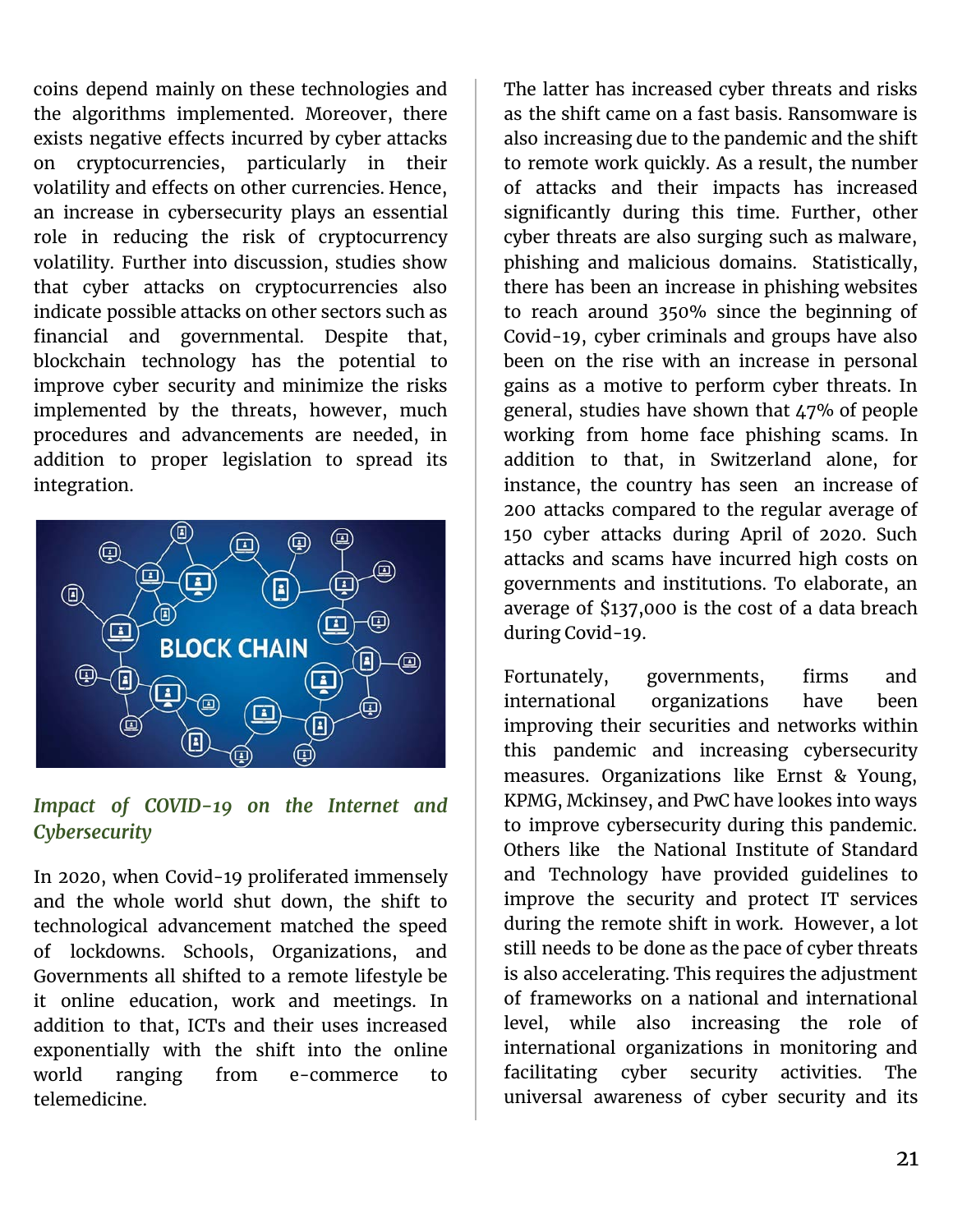impact on reducing cyber threats is also primary to reduce present threats.



#### *Cyber Attacks on Healthcare Institutions*

With the rise of Covid-19, healthcare institutions became a target for ransomware attacks. Their numbers have increased significantly as cyber criminals became aware of the importance systems and networks are in these institutions. Through exploited emails containing infected links, cyber criminals enter hospital systems and lock them out, which leads hospitals or any institution to pay requested ransom. Given the importance of such systems, during the crisis, criminals target the institutions for financial gains.

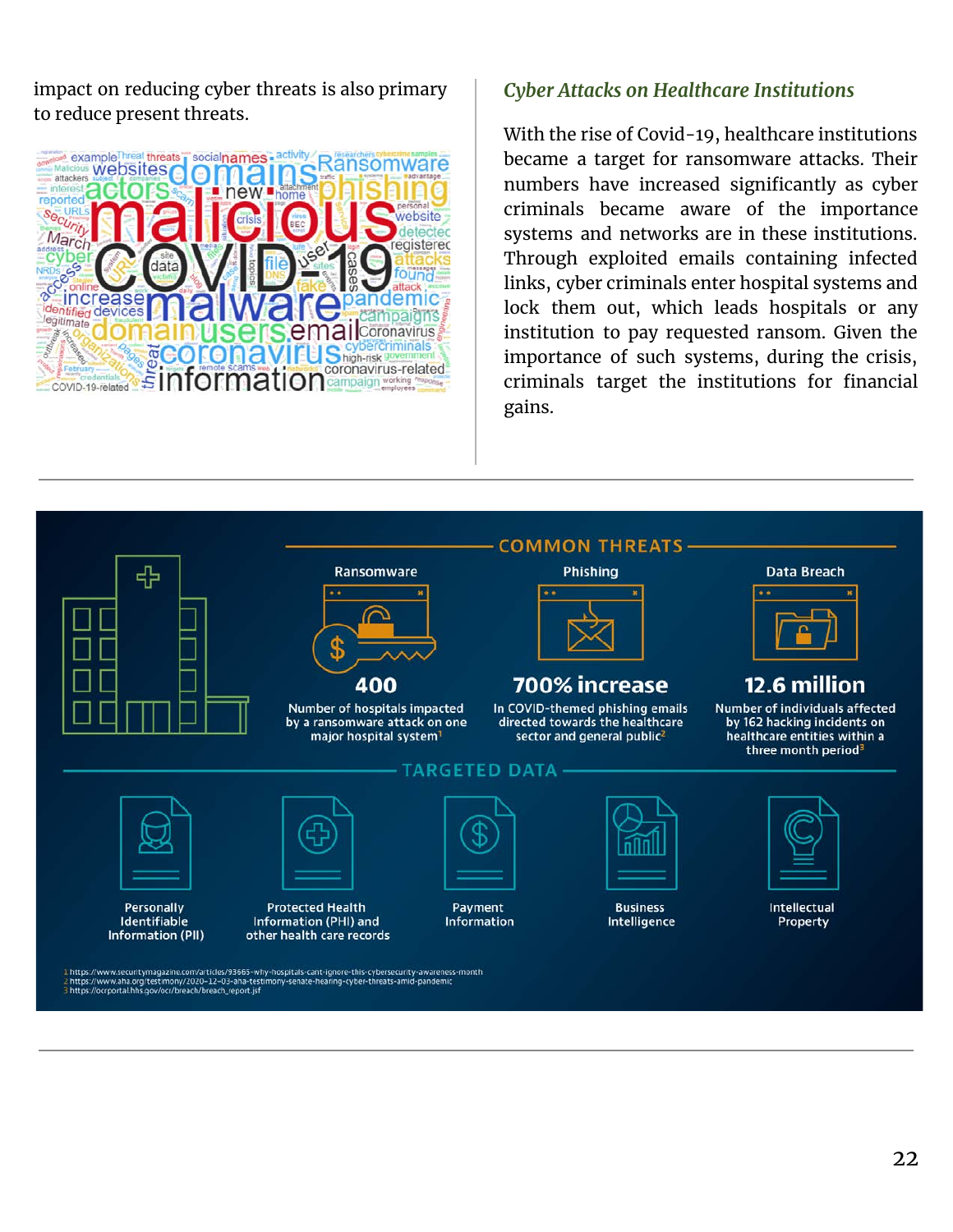Generally, hospitals and medical centers became vulnerable and susceptible to cyber attacks as there has also been an increase in the use of Information Technology services and networks. Apart from disrupting the systems used, another purpose of the cyber attacks such institutions are facing is related to having access to studies, data and strategies used for vaccination and medication. Healthcare supply chains are also a target for cyber criminals as they offer access to intellectual information and demands. All of these cyber threats have delayed patient care and impacted the responses of hospitals negatively. Significant attacks have occurred on healthcare institutions since the start of the pandemic on both a national and international level, some of which include:

- Cyber attack on a Czech hospital;
- Ransomware attack on a vaccine trial group in the United Kingdom;
- Cyber attack on US Health Agency;
- Cyber attack on the construction company building emergency hospitals in the UK; and
- State sponsored attack on US, UK and Canadian Universities working on the development of a Covid-19 vaccine.

The latter necessitates healthcare organizations to promote an approach to minimize the risks as well as respond to any risks that may arise and reduce its impact on the systems. Although nations have been working on improving the cybersecurity of such institutions by releasing guidelines and frameworks, further action is required, especially that such organizations do not have the proper cyber security activities.

### **Global Efforts**

### *Convention on Cybercrime- Budapest*

This treaty builds a framework or guideline for tackling cyber crime, it was established in 2001 and entered in force in 2004 under the Council of Europe. It is the first treaty that undertakes cyber crime on an international level particularly in fields of computer fraud, violations of network security and human rights. It also aims at setting a common criminal policy to protect the society from the rising threats. The Budapest Convention on Cybercrime has 66 ratifications; however, it allows any country to adopt its framework and use it as its own guideline.

Under its 46th article, the Budapest Convention on Cybercrime established a Cybercrime Convention Committee which is constituted of the State Parties that ratified it. The aim of this committee is to offer consultancy to members who require additional instructions on the application and implementation of the convention. It also collects the necessary information to implement for future amendments. All in all, the committee tries to enhance the application of the convention by adopting practical disciplines and recommendations to integrate in the convention.

Although the convention is seen as a gold standard, it still lacks the necessary approaches to promote human rights and protect their personal information from breaches. It also further requires adoption of international cooperation and appropriate legislation. Being established in 2001, the convention also requires further improvements to meet the current trends and changes in cyber security and the mitigation of risks.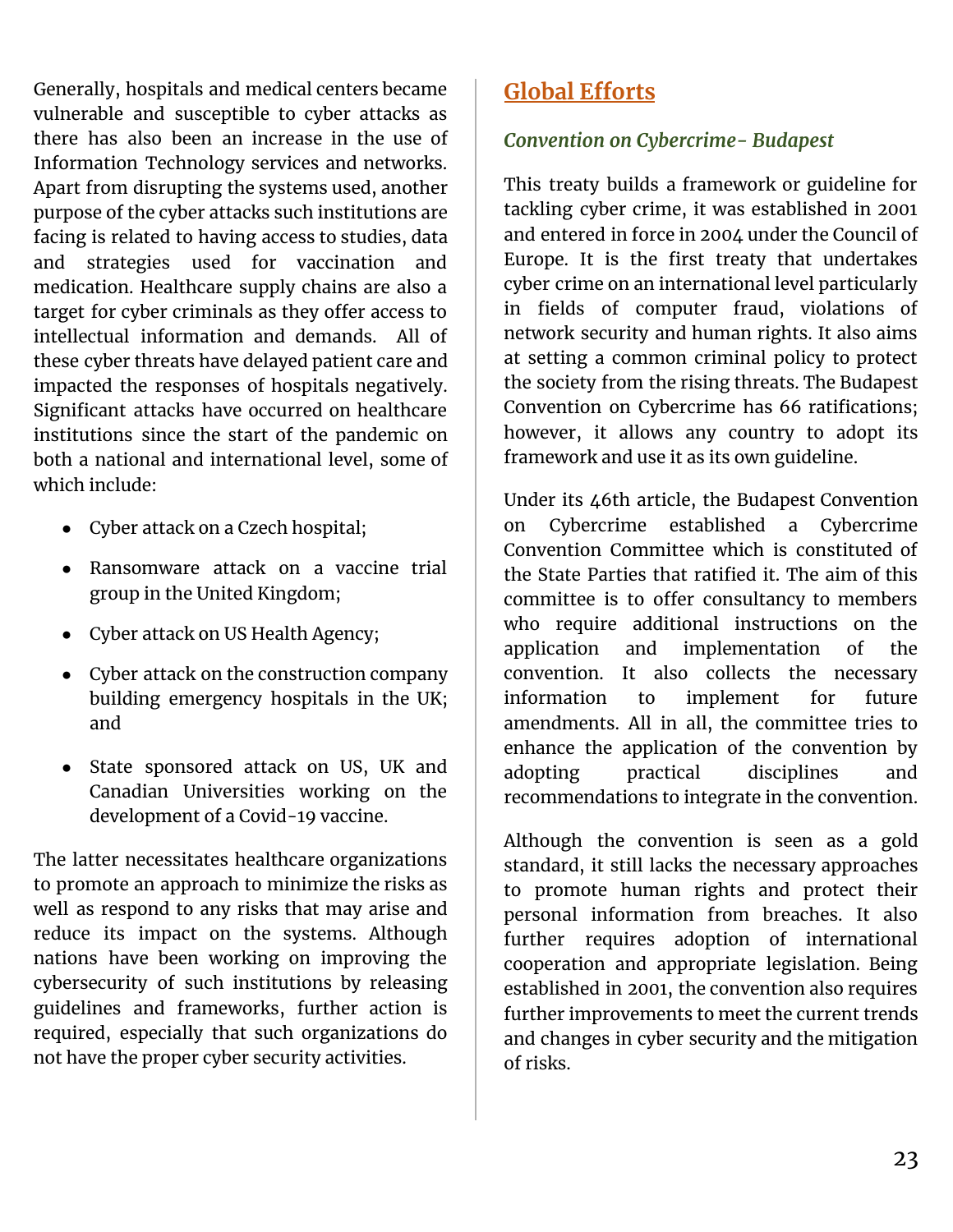

*Global Cybersecurity Agenda*

The Global Security Agenda was released in 2007 by the International Telecommunication Union. It is a framework that advocates international cooperation to root the trust and confidence of ICTs globally. Its key is to build on currently operating measures and improving them, in order to reduce efforts. In addition to that, some of the initiatives that it built upon was the Child Online Protection to foster cyber security solutions across the globe. Moreover, the agenda was set by the High-Level Experts Group as they are leading experts in policy-making and applications related to cybersecurity.

Furthermore, the GCA approaches its objectives through five pillars that set the strategies of the work to be achieved:

- 1. Legal Measures: this work area incorporated all legal issues relating to cyber crime, such as prosecution of cyber criminals.
- 2. Technical and Procedural Measures: this work area targets technicalities of ICTs and their vulnerabilities such as protocols and standards.
- 3. Organizational Structures:this work area revolves around establishing an index that assesses an organization of its cybersecurity readiness, based on its organizational structure.
- 4. Capacity Building: this work area focuses on enhancing ICTs in a way that includes cyber security and relevant criteria during the development process.
- 5. International Cooperation: this work area calls for cooperation on an international scale, in terms of monitoring, harmonizing, assessing and advocating.



The GCA still misses some key factors that require consideration. One of which is the establishment of a global ICT Security accreditation framework based on existing standards, as a way to reduce cyber vulnerabilities.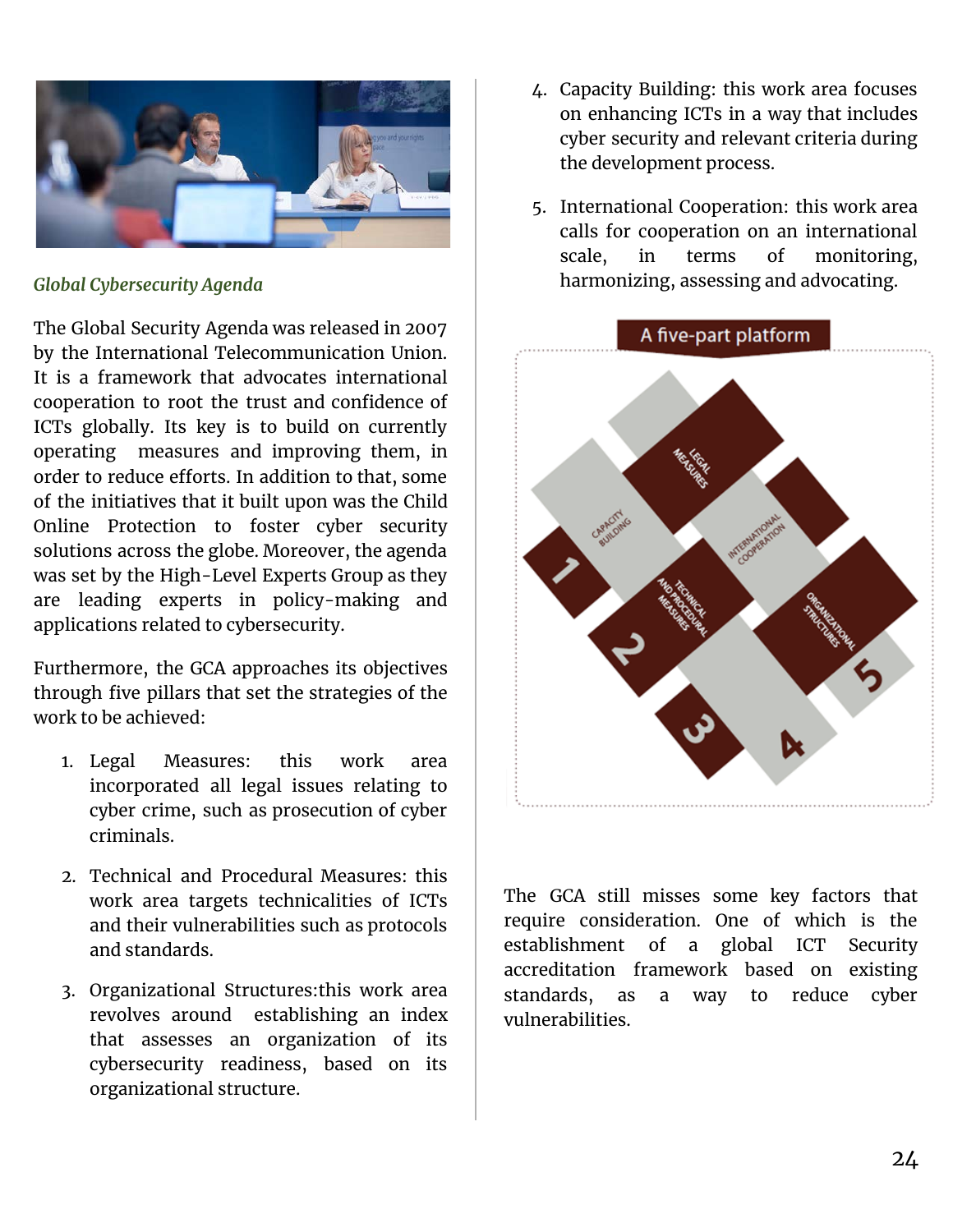### *Global Programme on Cybercrime*

The Global Programme on Cybercrime was established to aid Member States in preventing cyber crime by strengthening its technical assistance and infrastructure. It was founded in 2013 by the UN Office on Drugs and Crime. The program plays an essential role in identifying the necessary requirements and assistance for cyber crime and threats prevention, specifically in developing nations. Its main areas of action are in Central America, Africa, Middle East and South-East Asia. To add, the fundamental objectives of the Global Programme on Cybercrime is to increase the efficiency and results of investigations related to cyber crimes and criminals relating to the violation of human rights. It also tackles governmental responses to cyber threats and frameworks to have sustainable responses. Finally, it looks into options to strengthen the collaboration between national and international organizations which work together for stronger law enforcement and increased awareness of potential cyber risks.

### **Learning Outcomes**

- Delegates will understand the different cyber threats that are present and the negative outcome they can have on a country, organization or entity's infrastructure.
- Delegates will grasp vital knowledge on the importance of cyber security in the prevention of threats and respective costs incurred, as well as the impact COVID-19 has had on cybersecurity and the new risen threats as a result.
- Delegates will become aware of the necessary standards present that have a

proper approach to cyber security and their integration.

### **Recommendations**

- Cyber threats are on the rise despite growing cyber security activities; delegates should look towards the future trends of cyber security and integrate them in the current standards and frameworks.
- Delegates are encouraged to look for new ways to implement AI and machine learning.
- Delegates should discover ways to promote the security of cloud computing.
- Delegates are recommended to improve the cyber security of hospitals and healthcare institutions to strengthen their infrastructures (probably integrate AI in systems).
- Delegates should discover the gaps and challenges present in current cyber security activities as well as their frameworks and standards and suggest improvements.
- Delegates are invited to explore ways to mitigate the threats that rose from Covid-19 and implement them in the standards and frameworks that are currently present.
- Delegates should determine steps to improve cyber security and the skills of those who work on its development.
- Delegates are suggested to check prosecution measures for the cyber criminals based on the degree of crime.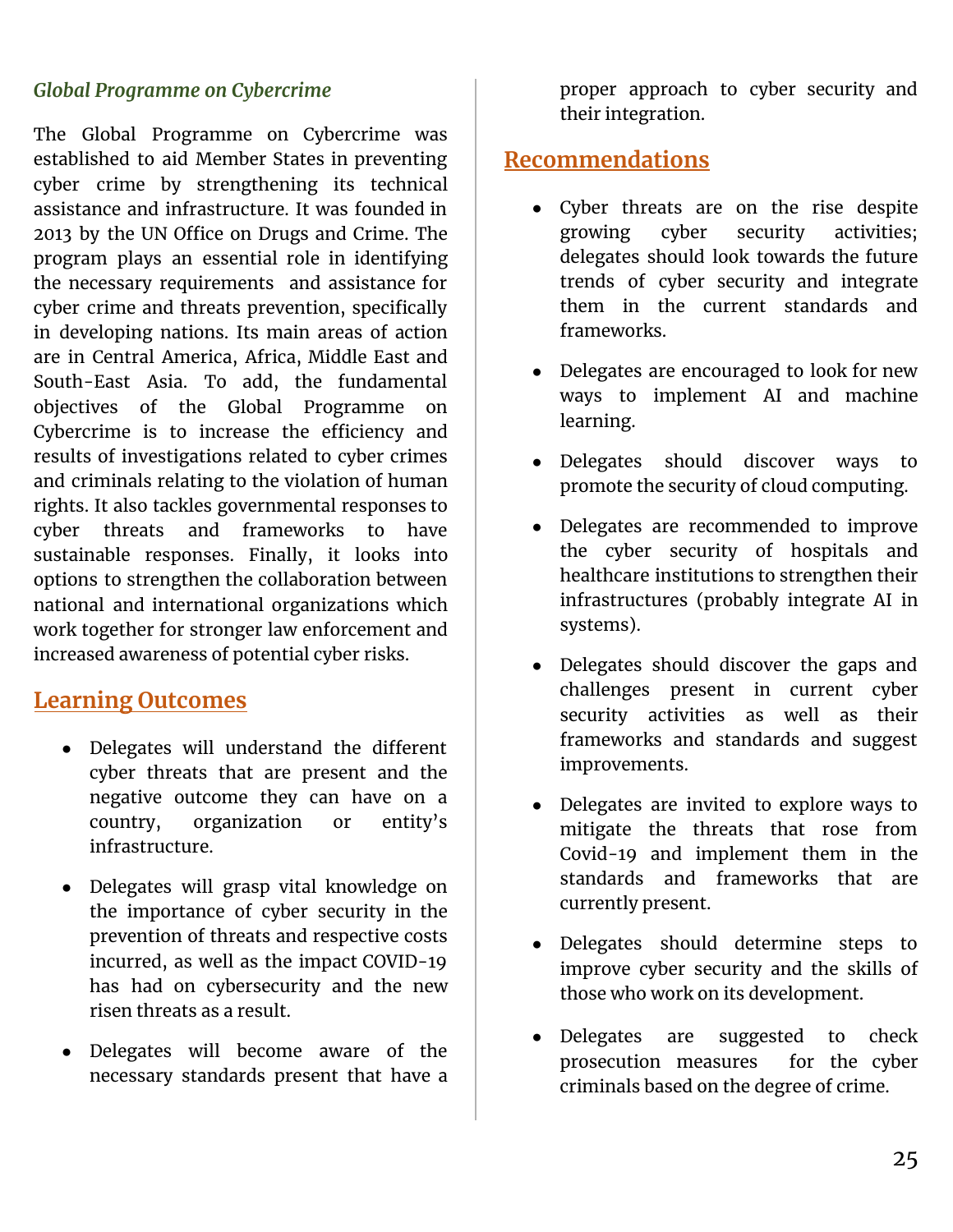### **Key Questions**

- Does your country have laws that promote data privacy?
- Does your nation implement data security and cyber security frameworks?
- Does your country follow specific standards for cyber security?
- Has your nation faced cyber threats and attacks? What was its response?
- Does your country have a strong cyber security infrastructure?
- Does your country have a proper response plan to cyber attacks?
- What are the average costs your country spends on cyber security activities?
- What are the costs of cyber attacks your country has faced?
- How can the risks of cyber threats be mitigated in both the private and public sector?
- How can we be one step ahead on hackers and other cyber criminals?
- How can we ensure the feasibility and applicability of frameworks and agreements in a country?

### **Annexes**

### **Relevant Institutions**

- Information Security Forum
- National Institute of Standard and Technology
- European Cyber Security Organization
- Cybersecurity Infrastructure Security Agency
- Global Cyber Alliance
- European Union Agency for Cybersecurity
- National Cyber Security Centre
- Institute of Electrical and Electronics Engineers
- United Nations Office on Drugs and Crime
- Cyber Peace Institute
- Interpol

### **Relevant Legal Treaties, Frameworks, and Conventions**

- National Cybersecurity Strategy
- Global Cybersecurity Index
- Global Cybersecurity Agenda
- ICT Security Standards Roadmap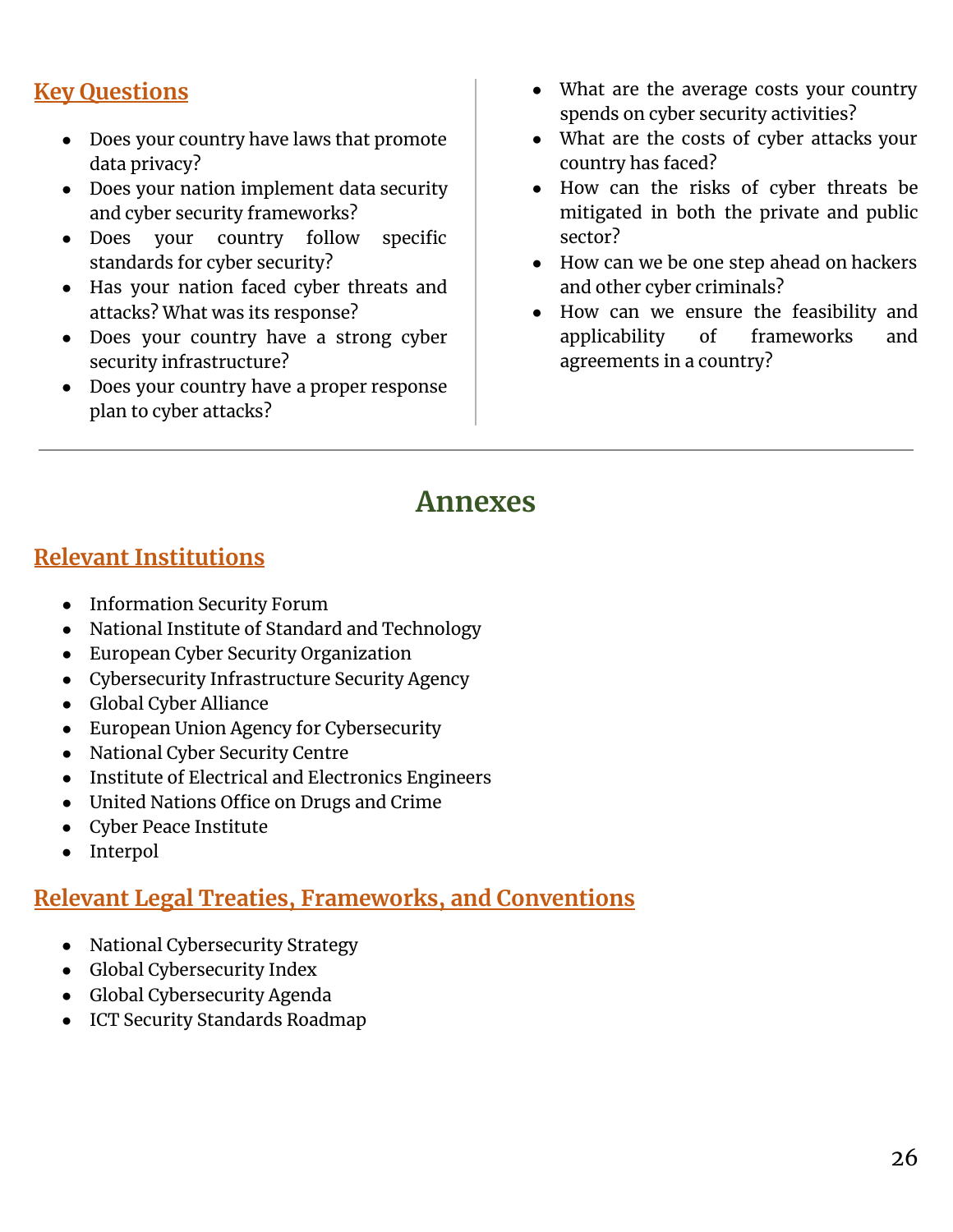### **Relevant Conferences**

- World Summit on the Information Society
- ITU Plenipotentiary Conference
- World Telecommunication Development Conference
- World Telecommunication Standardization Assembly
- International Conference on Cyber Security
- IEEE International Conference on Cyber Security and Resilience
- The International Conference on Cyber Security Intelligence and Analytics
- International Conference on Cyber Warfare and Security

# **Further References**

- <https://www.itu.int/en/history/Pages/ListOfITUConferencesAssembliesAndEvents.aspx>
- <https://www2.deloitte.com/global/en/pages/about-deloitte/articles/gx-future-of-cyber.html>
- <https://www.itu.int/en/action/cybersecurity/Pages/CYB4COVID.aspx>

# **References**

"Conferences and Meetings." *ITU*, <https://www.itu.int/en/ITU-R/conferences/Pages/default.aspx>.

"COVID-19 Cyberthreats." *INTERPOL*,

[https://www.interpol.int/en/Crimes/Cybercrime/COVID-19-cyberthreats.](https://www.interpol.int/en/Crimes/Cybercrime/COVID-19-cyberthreats)

"CYB4COVID." *ITU*, <https://www.itu.int/en/action/cybersecurity/Pages/CYB4COVID.aspx>.

"Cyber-Attacks, Cryptocurrencies, and Cyber Security." *CESifo*,

[https://www.cesifo.org/en/publikationen/2020/working-paper/cyber-attacks-cryptocurrencies-a](https://www.cesifo.org/en/publikationen/2020/working-paper/cyber-attacks-cryptocurrencies-and-cyber-security) [nd-cyber-security](https://www.cesifo.org/en/publikationen/2020/working-paper/cyber-attacks-cryptocurrencies-and-cyber-security).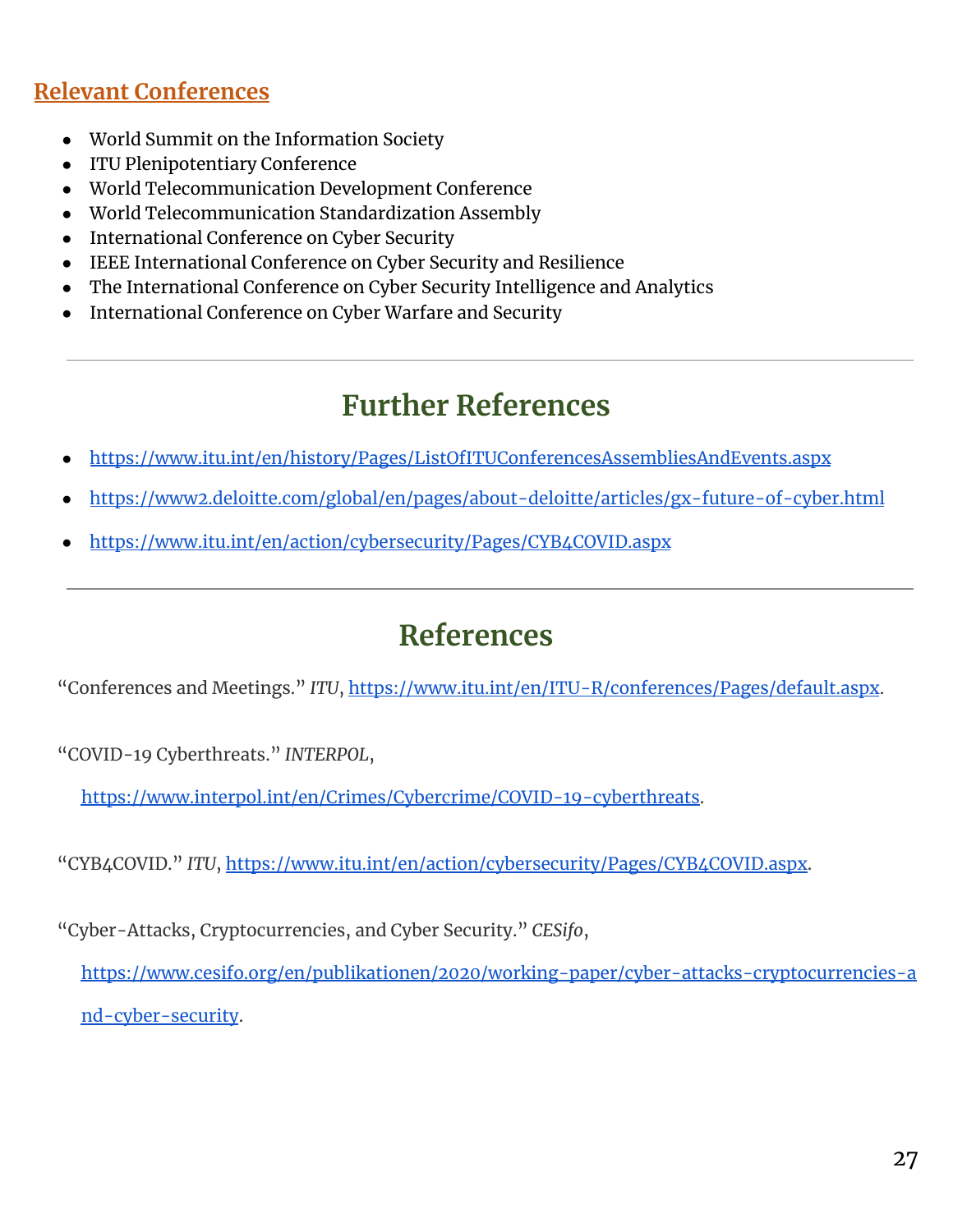"Cybersecurity in the Healthcare Sector during COVID-19 Pandemic." *ENISA*, 26 Aug. 2021, [https://www.enisa.europa.eu/news/enisa-news/cybersecurity-in-the-healthcare-sector-during](https://www.enisa.europa.eu/news/enisa-news/cybersecurity-in-the-healthcare-sector-during-covid-19-pandemic)[covid-19-pandemic.](https://www.enisa.europa.eu/news/enisa-news/cybersecurity-in-the-healthcare-sector-during-covid-19-pandemic)

Deb, Sagarmay. "Information Technology, Its Impact on Society and Its Future." *Advances in Computing*, Scientific & Academic Publishing,

<http://article.sapub.org/10.5923.j.ac.20140401.07.html>.

"Discover ITU's History." *ITU*, <https://www.itu.int/en/history/Pages/DiscoverITUsHistory.aspx>.

"Full List." *Treaty Office*,

<https://www.coe.int/en/web/conventions/full-list?module=treaty-detail&treatynum=185>.

"General Secretariat Departments." *ITU*,

[https://www.itu.int/en/general-secretariat/Pages/departments.aspx.](https://www.itu.int/en/general-secretariat/Pages/departments.aspx)

"Global Programme on Cybercrime." *United Nations : Office on Drugs and Crime*,

<https://www.unodc.org/unodc/en/cybercrime/global-programme-cybercrime.html>.

"History of Cyber Security." *Cyber Security Degree*, 23 June 2021,

<https://cyber-security.degree/resources/history-of-cyber-security/>.

"Impact of COVID-19 on Cybersecurity." *Deloitte Switzerland*, 15 Dec. 2020,

<https://www2.deloitte.com/ch/en/pages/risk/articles/impact-covid-cybersecurity.html>.

"Information Technology Definition & Meaning." *Merriam-Webster*, Merriam-Webster, <https://www.merriam-webster.com/dictionary/information%20technology>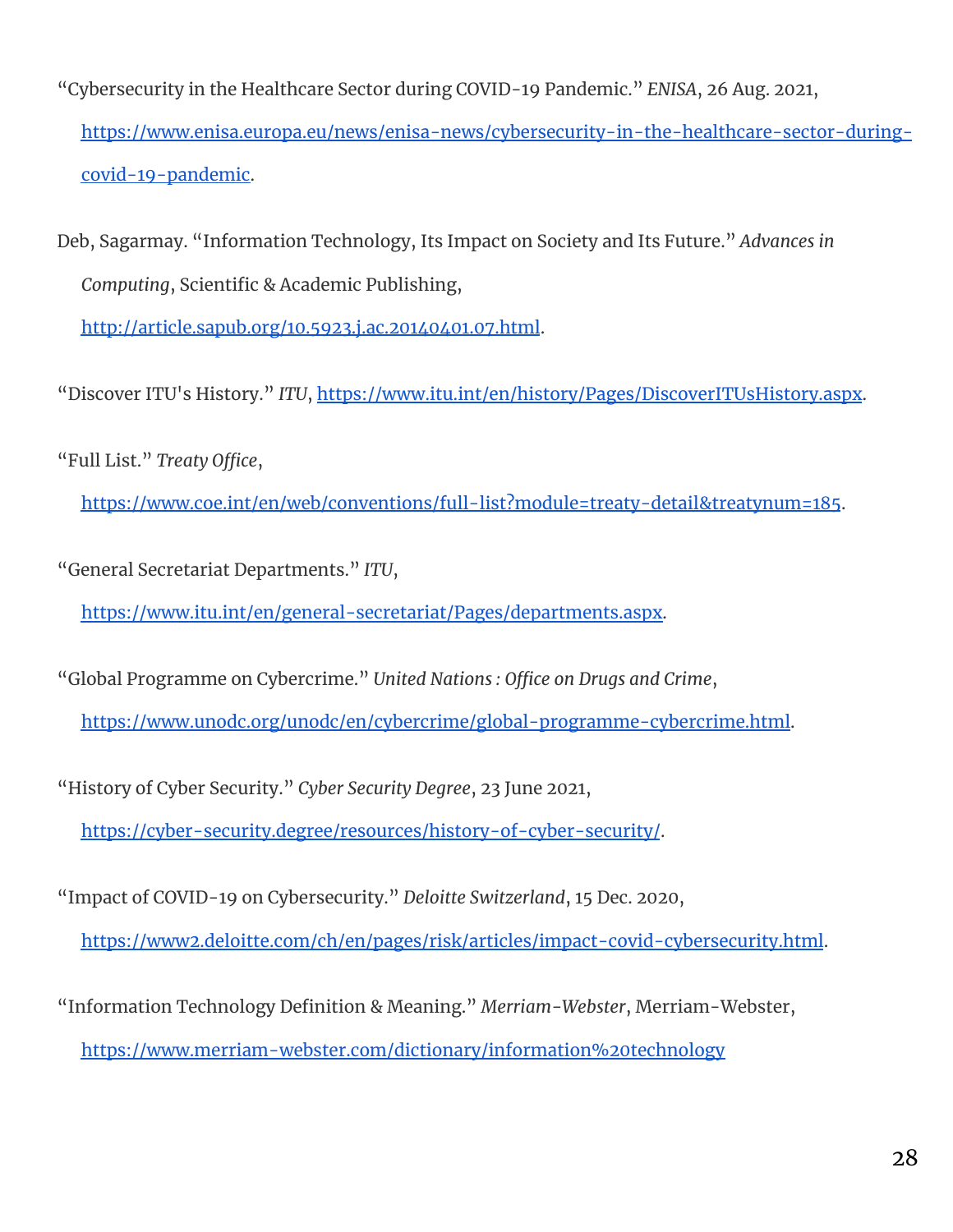"ITU Cybersecurity Activities." *ITU*, <https://www.itu.int/en/action/cybersecurity/Pages/default.aspx>.

- Jefferson Online. "An Internet History Timeline: From the 1960s to Now." *Jefferson Online*, 10 Mar. 2020, [https://online.jefferson.edu/business/internet-history-timeline/.](https://online.jefferson.edu/business/internet-history-timeline/)
- K;, Muthuppalaniappan M;Stevenson. "Healthcare Cyber-Attacks and the COVID-19 Pandemic: an Urgent Threat to Global Health." *International Journal for Quality in Health Care : Journal of the International Society for Quality in Health Care*, U.S. National Library of Medicine, [https://pubmed.ncbi.nlm.nih.gov/33351134/.](https://pubmed.ncbi.nlm.nih.gov/33351134/)
- Kaspersky. "2021 Top Ten Cybersecurity Trends." *Www.kaspersky.com*, 23 Aug. 2021, <https://www.kaspersky.com/resource-center/preemptive-safety/cyber-security-trends>.
- "Knowledge, Technology and Complexity in Economic Growth." *Real Colegio Complutense*, [https://rcc.harvard.edu/knowledge-technology-and-complexity-economic-growth.](https://rcc.harvard.edu/knowledge-technology-and-complexity-economic-growth)
- Nicole.keller@nist.gov. "Cybersecurity Framework." *NIST*, 26 Oct. 2021,
	- [https://www.nist.gov/cyberframework.](https://www.nist.gov/cyberframework)
- "Our Vision." *ITU*, <https://www.itu.int/en/about/Pages/vision.aspx>.
- "Resources." *United Nations*, United Nations,
	- [https://unite.un.org/digitalbluehelmets/resources#treaties.](https://unite.un.org/digitalbluehelmets/resources#treaties)
- Smith, Aaron, et al. "People Think Technology Impacts Politics Positively and Negatively." *Pew Research Center: Internet, Science & Tech*, Pew Research Center, 30 May 2020,
	- [https://www.pewresearch.org/internet/2019/05/13/publics-think-technology-impacts-the-politi](https://www.pewresearch.org/internet/2019/05/13/publics-think-technology-impacts-the-political-environment-in-both-positive-and-negative-ways/) [cal-environment-in-both-positive-and-negative-ways/](https://www.pewresearch.org/internet/2019/05/13/publics-think-technology-impacts-the-political-environment-in-both-positive-and-negative-ways/).